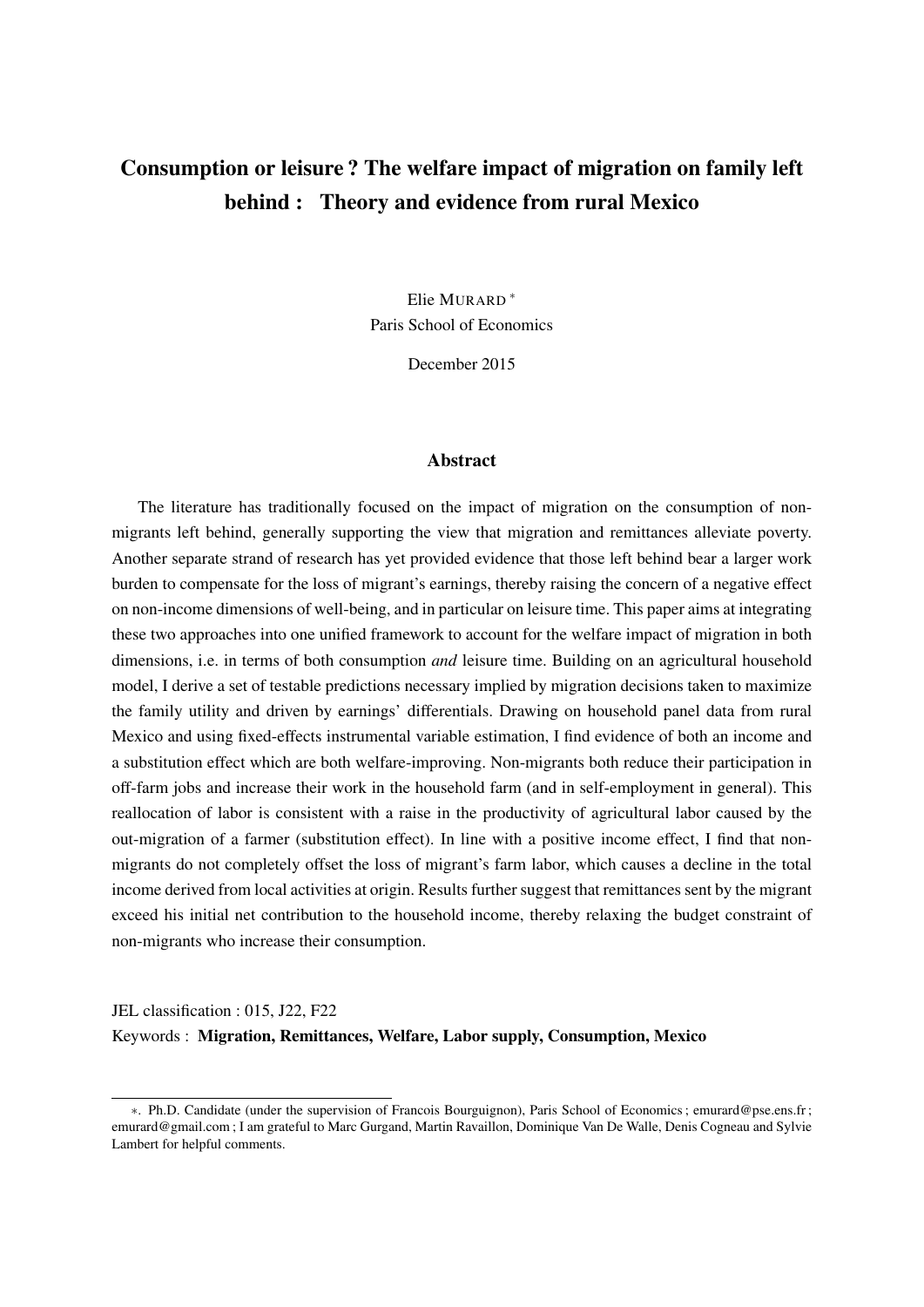## 1 Introduction

International migration is now on the development agenda. The issue of whether migration improves the welfare of families left behind in sources countries and helps the development process has gained substantial attention among both policymakers and academics (Clemens, Ozden, and Rapoport, 2014). The literature has traditionally focused on the impact of migration on the total income or consumption of rural households. Evidence from various country-case studies has supported the optimistic view that international migration and remittances reduce poverty among families of migrants remaining at origin – for a review Schiff(2008) and Bertoli and Marchetta (2014).

Another recent strand of research has yet emphasized the importance of non-income dimensions of well-being for the population left behind. As reviewed by Adams (2011) and Antman (2013), changes in other indicators – such as education , health, time use – has yielded mixed conclusions about the welfare impact of migration. Specifically, a series of studies has explored how migration affects the time allocation of non-migrants staying behind in rural areas of origin. Among other, Binzel and Assaad (2011) in Egypt, Mu and van de Walle (2011) and Chang et.al (2011) in China , Mendola and Carletto(2012) in Albania, show evidence that migration causes members left behind, especially women, to increase their time spent in the farm and in unpaid family work. This result has raised the concern that left-behinds bear a larger work burden possibly because of the need to compensate for the loss of migrant's labor and forgone local earnings. This converging empirical evidence has challenged the view that migration has a positive welfare impact by reducing poverty exclusively. Reduction in time out of work has certainly important implications in terms of well-being, beyond the direct disutility in terms of leisure. It leaves less time for domestic tasks (such as care for children and elderly) which provide goods and service for the family, and less time for personal care and socialization, which may in turn negatively impacts health status ; in the case of young people, additional work time may also negatively affect their ability to attend school and study.

These two separate approaches of the migration impact, one in terms of consumption, the other in terms of time allocation have however their own limitations. The former neglects the disutility of work and the latter ignores the utility of consumption. My paper aims at integrating both approaches into one unified framework to account for the welfare effect of migration in both dimensions, i.e. consumption and leisure (understood as time out of work).

Migration is commonly viewed as raising the consumption (or total income) of non-migrants through remittances sent back by the migrant. However, the absence of a household member and the inflow of remittances also affect labor supply decisions of left-behinds, which modify the income they derive from local activities. Consequently, the observed changes in non-migrants' consumption/income due to migration partly reflect changes in labor supply behaviors. A welfare analysis requires determining whether migration relaxes the budget constraint of non-migrants, holding constant their labor supply. Migration entails a positive income effect if (and only if) remittances send by the migrant exceed his initial net contribution to the household income, defined as the difference between his local earnings and his consumption before departure. In this case, migration is associated with an increase in the unearned income accruing to left-behinds who can then both consume more and work less. Examining the impact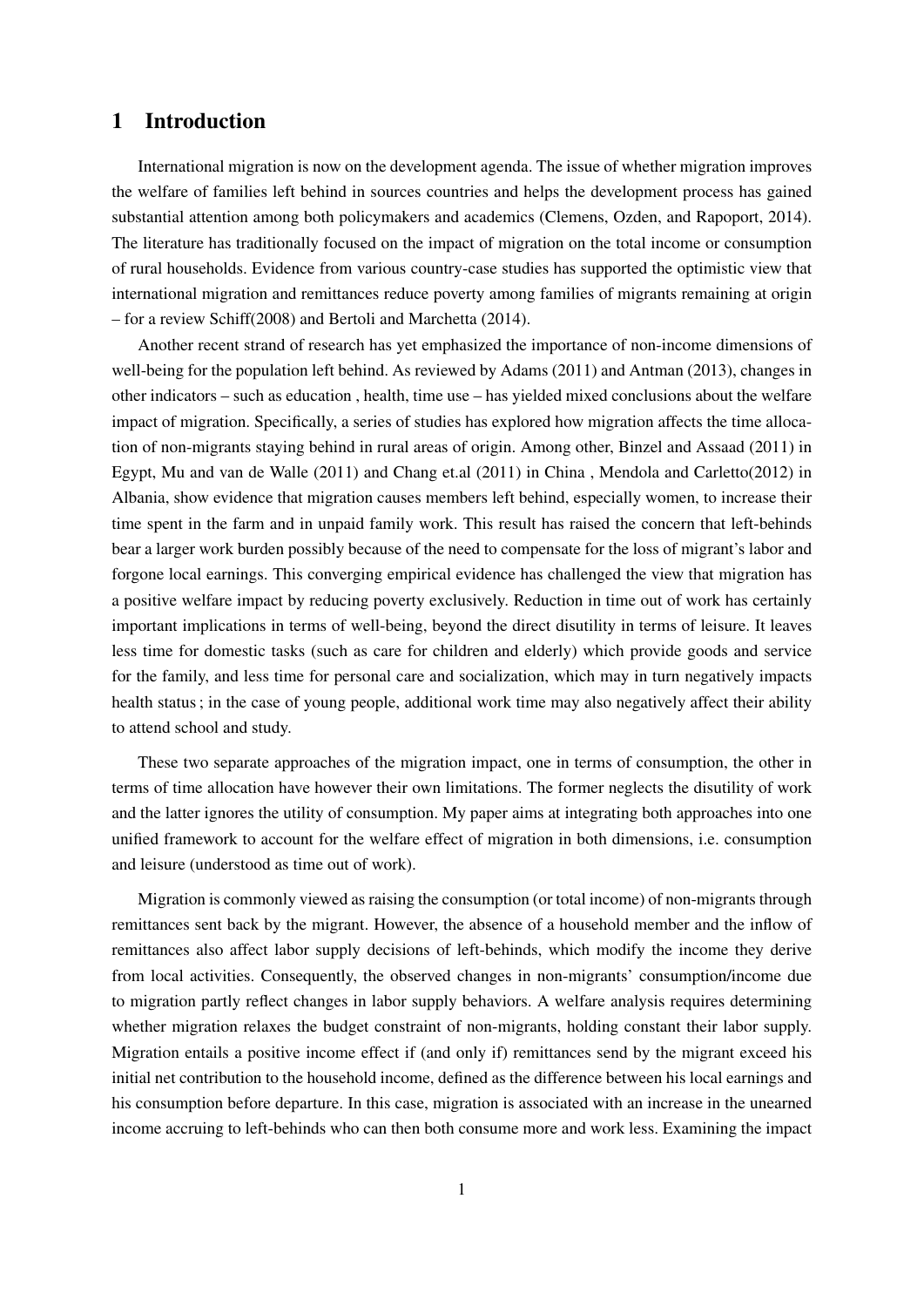only in terms of consumption might however underestimate the welfare gain of migration since nonmigrants may purchase time out of work, thereby substituting consumption with more leisure. In the opposite case of a negative income effect, the purely monetary approach might underestimate the welfare loss caused by migration because non-migrants may work more to compensate for the migrant's forgone local earnings. Typically, if the main breadwinner of the family (household head) migrates without sending back remittances, dependent members (spouse and children) are worse-off and may need to begin working to maintain consumption level.

Previous studies examining the migration impact only in terms of time allocation have usually overlooked the fact that migration also affects the shadow wage of farm work, and more generally the productivity of self-employed activities. Because migrants and non-migrants are probably close substitute in the farm production that exhibits diminishing marginal productivity, the out-migration of a farmer is likely to raise the productivity of agricultural labor for remaining members. This immediate increase in the shadow wage of farm work is per se welfare-improving for non-migrants, independently of the income effect trough remittances  $<sup>1</sup>$ . From the evidence that left-behind work more in the farm (or in the family</sup> business) , previous studies conclude that they may suffer from overwork, fatigue, stress and other health problem related to the reduction in leisure time caused by the out-migration of a productive working-age household member. Another, maybe more natural interpretation is the following. Given that off-farm local wages remain unchanged by the marginal out-migration of one family member, left-behinds should efficiently reallocate their labor away from off-farm wage work to on-farm self-employed work. In fact, many empirical studies find that left-behinds simultaneously increase their farm work and reduce their off-farm wage work. Moreover, since the opportunity cost of leisure (in terms of consumption) has increased, non-migrants might even increase their farm work more than they reduce their off-farm work, thereby increasing their overall labor supply. The fact that non-migrants may prefer working more in order to consume more goods or services might not be surprising in rural developing economies where household's income are low and desire to escape poverty is strong.

In this paper, I provide a theoretical framework to account for both the income effect of migration – through remittances – and the substitution effect – through an increase in the shadow wage of farm work. Building on an agricultural household model (Sadoulet, De Janvry and Benjamin, 1998), I assume migration to be a collective decision maximizing the utility of the family and driven by earnings differential between the local and the foreign labor market. The model allows deriving a set of testable necessary conditions for migration to improve the welfare of family left behind.

First, migration should increase the unearned income accruing to non-migrants because remittances should exceed the initial migrant's net contribution to the household income. Since off-farm wages remain unchanged, this positive income effect should cause non-migrants to reduce their labor supply in the non-agricultural labor market. Second, the substitution effect depends on which tasks the migrant performed before departure. If the migrant cultivated the land, left-behinds may possibly spend more time in the farm in response to the raise in farm labor's productivity triggered by the absence of a farmer. If the migrant did not farm before departure, the shadow wage of farm work remains constant

<sup>1.</sup> As Winters, de Janvry and Sadoulet (2011) pointed it out, household size is positively related to the decision to outmigrate likely because there are decreasing returns to family labor in agriculture in rural Mexico. The opportunity cost to the family of sending a migrant is lower for larger household (for a given landholding size).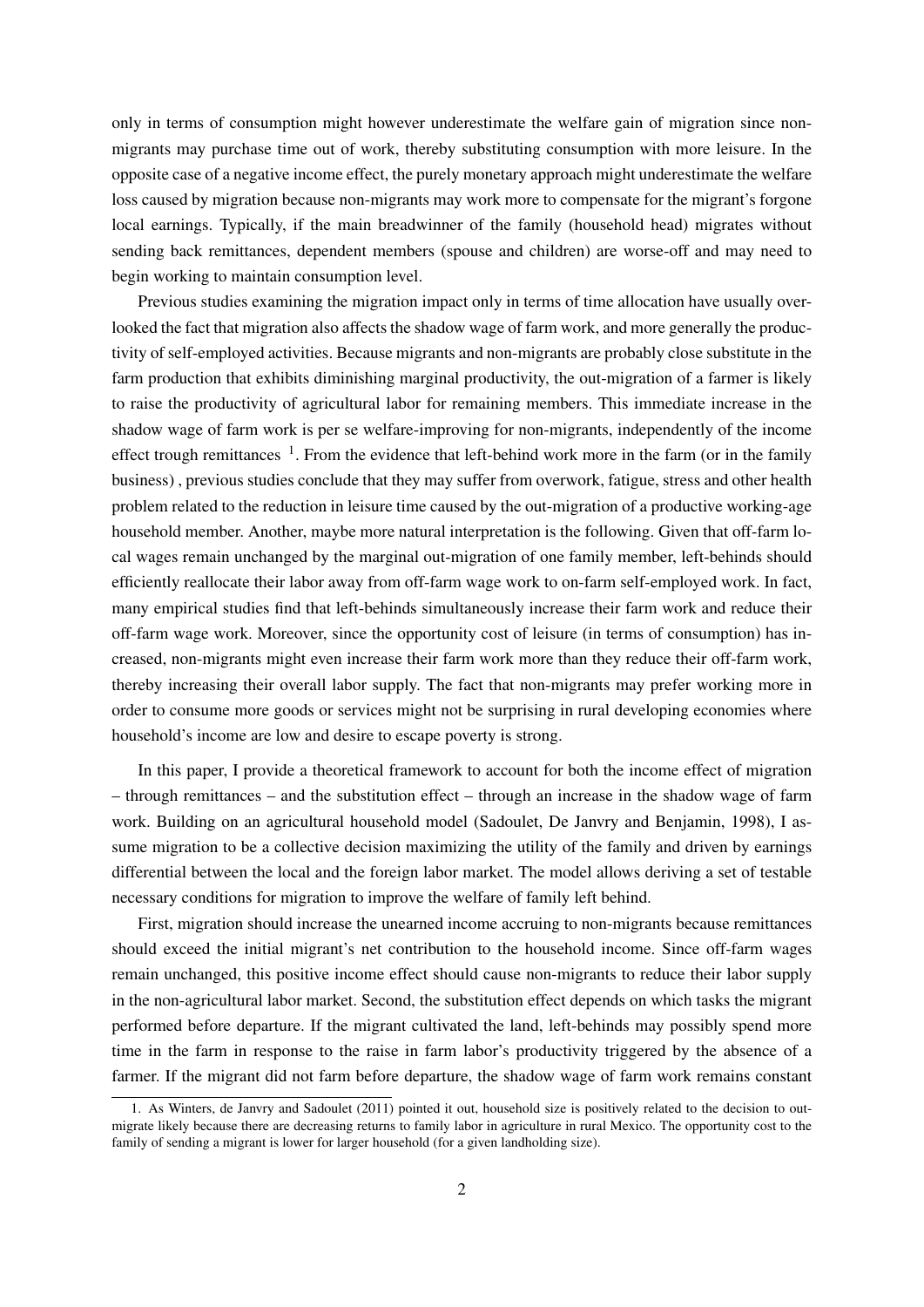and left-behinds should not increase their farm labor. Finally, even if non-migrants may work more in the farm, the model predicts that, due to the income effect, they should not completely offset the loss of the migrant's farm labor. Consequently, the total labor input in the farm and the agricultural production should decline. A key necessary implication of a positive welfare impact of migration is thus as follows. We should observe both a decline in the labor income derived by the household (migrant included) from local activities at origin and an increase in the non-migrant's consumption.

One can argue that a theoretical model is not needed to assess the welfare effect of migration because remittances sent by the migrant can be directly observed. However, as pointed out by Schiff(2008), the direct observation of remittances needs not to be informative about the effect of migration on the budget constraint of non-migrants. Only the amount of remittances *relative* to the initial net contribution of the migrant to the household income is informative. If a net "giver" to the family, say the main breadwinner, migrates, he must remit an amount higher than his forgone local earnings in order to leave the rest of the family better-off. If a net "taker" migrates, say a dependent member, his absence alone relieves the remaining member of tacking charge of his subsistence. Having fewer mouth to feed, left-behinds are better-off. Therefore, in addition to remittances, a correct welfare analysis requires determining the migrant's individual local earnings and consumption at origin in the case he would stayed home instead of migrating. These are counterfactual outcome after all, not observable by definition. Moreover, the notion of individual contribution to the household is not clearly defined when migrants and nonmigrants work together in a joint production in which the marginal product of labor is nonlinear and family member's labor input are partially substitutable .

To test the theoretical predictions, I draw on an original panel data from the Mexican Family Life Survey (Rubalcava and Teruel, 2006,2008). This survey was conducted for the first time in 2002 and interviewed the same households three years later in 2005. Using the rural sample, I examine how the non-migrants' participation and hours in off-farm jobs, self-employment, and farm work are affected by the migration of a household member between the two rounds. I also explore the migration impacts on the total labor input in the farm (or business), on the the family production, on the total labor income, as well as on transfers and consumption of the household. Although migration to the United States is my primary interest, I also investigate the effects of internal migration within Mexico.

Only very few studies use longitudinal data to evaluate the effects of migration on families staying behind <sup>1</sup>. Exploiting the longitudinal structure of the survey, I estimate fixed-effects models to control for time-invariant unobserved characteristics. To address the concern of confounding factors varying over time – such as labor demand shocks  $2 - I$  instrument current U.S. migration with historical emigration rates to the U.S. in the household's municipality of residence  $3$ . In addition, I control for initial household characteristics as well as for changes over time in municipal employment rates and other municipal labor market indicators.

<sup>1.</sup> Only 5 out of 50 migration studies according to Adam (2011)'s review, one of the exception being Mu and van de Walle (2011)

<sup>2.</sup> Local labor demand shocks may provoke involuntary unemployment in wage-earning jobs and force some members of the family to out-migrate to find jobs elsewhere. The migration of one household member may also reflect joint decisions with family 's labor allocation : women' s participation in agricultural work may help finance men 's out-migration.

<sup>3.</sup> Data from the 2000 Mexican census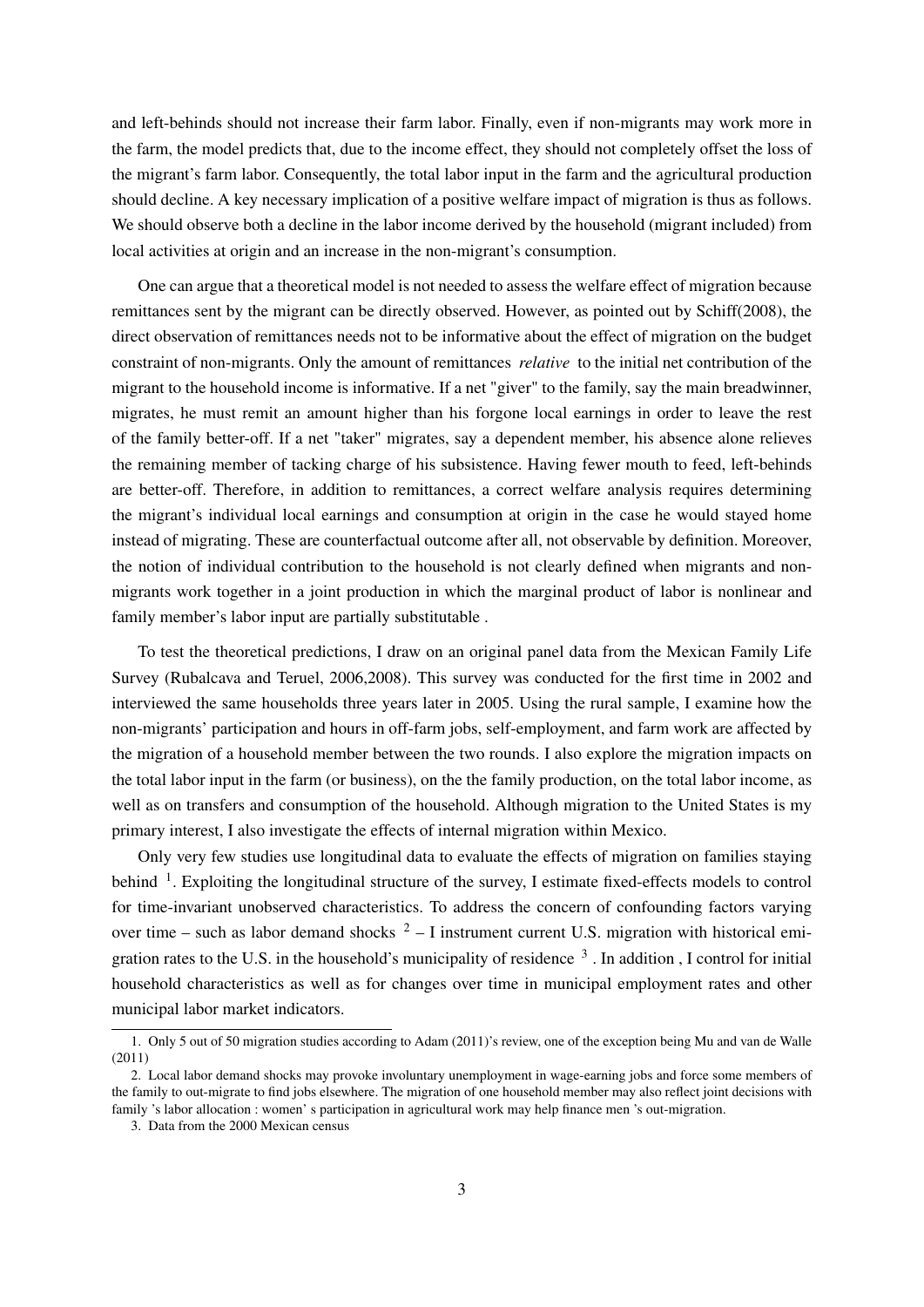To briefly preview the results, I find converging evidence of a positive impact of U.S. migration on the welfare of families left-behind in rural Mexico. Results suggest that non-migrants are better-off, once both the utility of consumption *and* the disutility of work are accounted for.

I find members left behind, and especially women, reallocate their labor by reducing their participation (and hours) in off-farm jobs and increasing their work in rural self-employed activities , and particularly in the farm. Estimates further suggest that the increase in self-employed family work is significantly more pronounced when a self-employed worker leaves the family production, providing further evidence in favor of the substitution effect highlighted by the model. Results also show that U.S. migration is associated with a substantial decline in the total labor input in the family production , as well as in the total labor income derived from local activities at origin. Finally, I find an increase in the unearned income accruing to the non-migrant members, as well as in consumption per capita .

## 2 Theoretical model

#### 2.1 Framework

Drawing on the New Economics of Labor Migration (Stark, 1991 ; Lucas, 1997 ; Lucas and Stark, 1988), I consider individual migration as an household livehood strategy resulting from an implicit mutually beneficial contract between the migrant and the rest of the family.

I consider a two-persons household which derives income either from farm production or from offfarm wage-earning activities in the labor market. Each family member *i* allocates his time endowment *T<sup>i</sup>* between on-farm work  $L_i^F$ , off-farm wage work  $L_i^O$  and leisure  $l_i$ . Family members' labor are remunerated at different (exogenous) wage rates  $w_1$  and  $w_2$  in the local labor market <sup>1</sup>. Family members' labor are perfect substitutes in the farm production *F* which exhibits diminishing marginal productivity of labor  $(F'(L) > 0, F''(L) < 0)$ . Other inputs such as land or capital are supposed to be fixed. The household does not hire in non family workers on the farm  $2$ . Those assumptions result in the violation of the wellknow separation property of household consumption and production decisions. The family maximizes a Bergson-Samuelson social welfare function  $\theta U^2(c_2, l_2) + (1-\theta)U^1(c_1, l_1)$ , with  $\theta \in [0,1]$  being the Pareto weight and  $c_i$  the member i's consumption. Individual preferences  $U^i$  are concave and leisure and consumption are complements in the utility ( $U_{c_i l_i}^i \ge 0$ ).

Only member 1 can migrate and earn a wage rate  $w_1^*$  abroad. In this static model, monetary costs of migration (travel, set up upon arrival..) are modeled as deductions from the foreign wage  $w_1^*$ . The separation of families certainly entails utility (psychological) costs for both the migrant and the members left behind that I suppose to be additive. Once he has migrated, member 1 cannot work simultaneously on the foreign labor market and on the family production (because of too high commuting costs for instance). In the first "time" period, the household compares his utilities with and without migration, and decides whether member 1 migrates or not. Migration occurs only if  $w_1^*$  is sufficiently higher than the local wage  $w_1$ . In the second "time" period, the migrant observes the realized labor market outcomes and the household decides about its optimal labor allocation. The household optimization process can

<sup>1.</sup> I exclude general equilibrium effects of migration on local wages

<sup>2.</sup> This assumption is relaxed in a extended version of the model (see Appendix)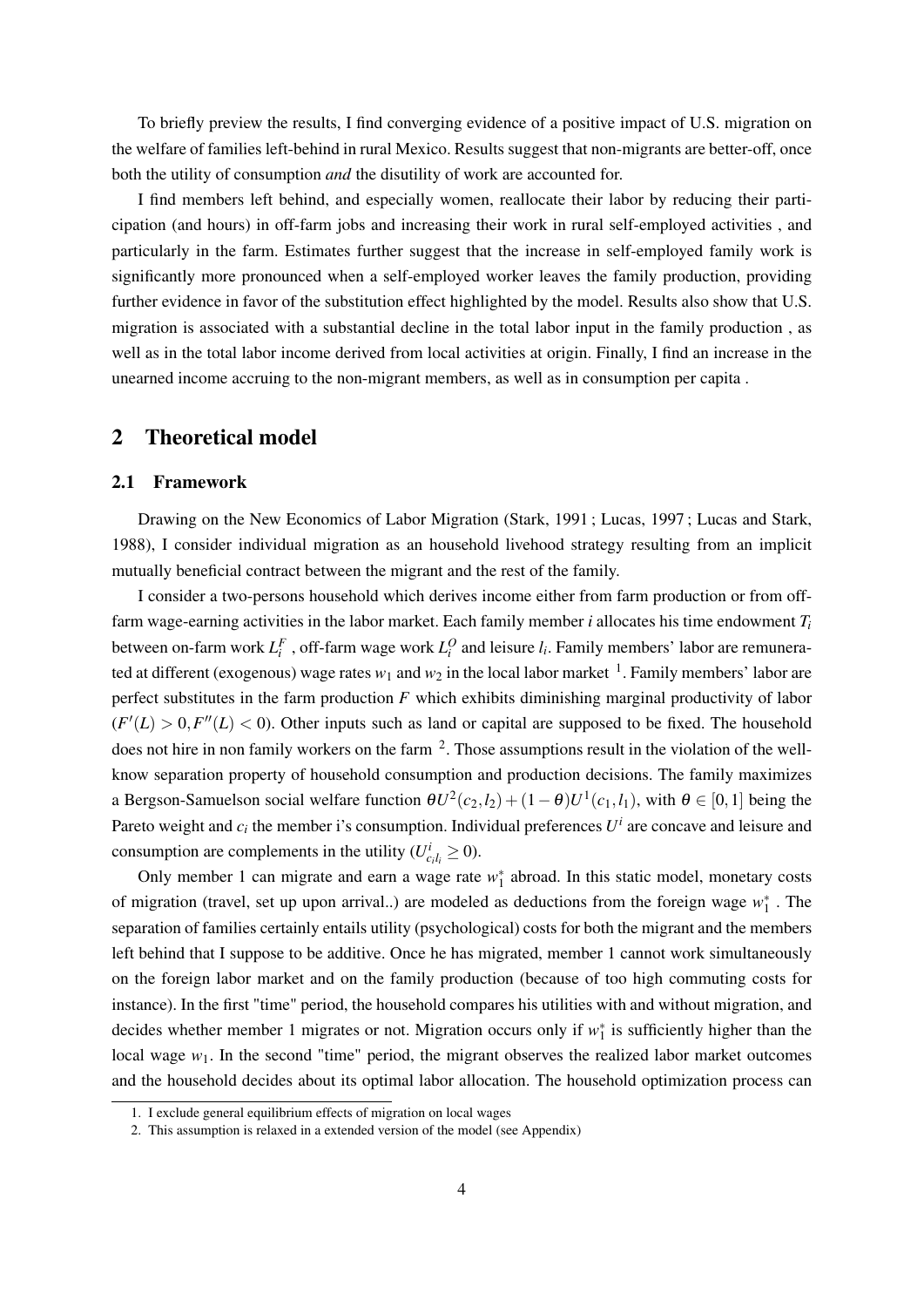be expressed as a utility maximization in two regimes, with and without migration :

$$
STAY
$$
\n
$$
\begin{cases}\n\text{Member 1 stays home} \\
\text{max}_{c1, c2, L_1^F, L_1^O, L_2^F, L_2^O} \quad \theta U^2(c_2, T_2 - L_2^F - L_2^O) + (1 - \theta)U^1(c_1, T_1 - L_1^F - L_1^O) \\
\text{subject to} \\
c_1 + c_2 = F(L_1^F + L_2^F) + w_1L_1^O + w_2L_2^O + y \\
\forall i = 1, 2 : 0 \le L_i^F, 0 \le L_i^O, L_i^F + L_i^O \le T_i\n\end{cases}
$$

*MIG*  $\sqrt{ }$  $\int$  $\overline{\mathcal{L}}$ Member 1 migrates  $\max_{c_1, c_2, L_1^O, L_2^F, L_2^O}$   $\theta \left[ U^2(c_2, T_2 - L_2^F - L_2^O) - \delta_2 \right] + (1 - \theta) \left[ U^1(c_1, T_1 - L_1^O) - \delta_1 \right]$ subject to  $c_1 + c_2 = F(L_2^F) + w_1^*L_1^O + w_2L_2^O + y$  $0 \leq L_2^F$  ,  $0 \leq L_i^O$   $\forall i$  ,  $L_2^F + L_2^0 \leq T_2$  ,  $L_1^0 \leq T_1$ 

 $\delta_i$  (> 0) is member *i*' s psychological costs and *y* is the non labor income of the family. For the remainder of the paper, I assume that family members supply at least one unit of labor either on the farm or in the labor market.

### 2.2 Income effect through remittances

For simplicity, suppose first the household has no land and derives income only from wage earnings  $(F = 0 \text{ and } L_1^F = L_2^F = 0)$ . Since the marginal product of labor is constant and the family utility is separable in  $(c_1, l_1)$  and  $(c_2, l_2)$  the maximization of family utility can be attained by a two-stage budgeting (second welfare theorem) : in the first stage, household full-time income is allocated between members, in the second stage, each individual independently maximizes his utility with respect to his own budget constraint. Let  $R = w_1 L_1 - c_1$  denote the net transfer of member 1 to member 2. It can be shown that this transfer *R* increases with the wage rate of member 1's labor  $w_1$ <sup>1</sup>. In this altruistic model of the family,member 1 's gain in his personal earnings is immediately shared with the other member (which is a corollary of the property of income pooling in unitary models). In the migration regime, where necessarily  $w_1^* > w_1$ , the migrant remits at least his initial net contribution to the household income. Consequently, remittances constitute an additional nonlabor income accruing to the non-migrants, raising their reservation wages. Since off-farm wages remain unaffected by migration, non-migrants left behind reduce their wage work in the labor market . This result holds even if the household produces in

$$
\begin{cases}\n\max \theta U^{2}(c_{2}, T_{2} - L_{2}) + (1 - \theta)U^{1}(c_{1}, T_{1} - L_{1}) & \max U^{2}(c_{2}, T_{2} - L_{2}) \\
\text{subject to } c_{1} + c_{2} = w_{1}L_{1} + w_{2}L_{2} + y & R \text{ such that } \theta U^{2}_{c}(R, w_{2}, y) = (1 - \theta)U^{1}_{c}(R, w_{1})\n\end{cases}
$$

Differentiating the last equation gives :  $\frac{\partial R}{\partial w_1} = \frac{(1-\theta)\frac{\partial U_{\text{c}}^1}{\partial w_1}}{\theta \frac{\partial U_{\text{c}}^2}{\partial w_1} - (1-\theta)^2}$  $\theta \frac{\partial U_{c_2}^2}{\partial R} - (1 - \theta) \frac{\partial U_{c_1}^1}{\partial R}$ Because the utilities are concave and leisure and consumption are complementary, it can be shown that  $\frac{\partial U_{c_1}^1}{\partial C_1}$  $\frac{\partial U_{c_1}^1}{\partial w_1}$  < 0 and  $\frac{\partial U_{c_1}^1}{\partial R}$  $\frac{\partial U_{c_1}^1}{\partial R} > 0$  and  $\frac{\partial U_{c_2}^2}{\partial R}$  $\frac{\partial U_{c_2}^2}{\partial R}$  < 0.As a result,  $\frac{\partial R}{\partial w_1}$  > 0.

<sup>1.</sup> The non migration regime can be written as :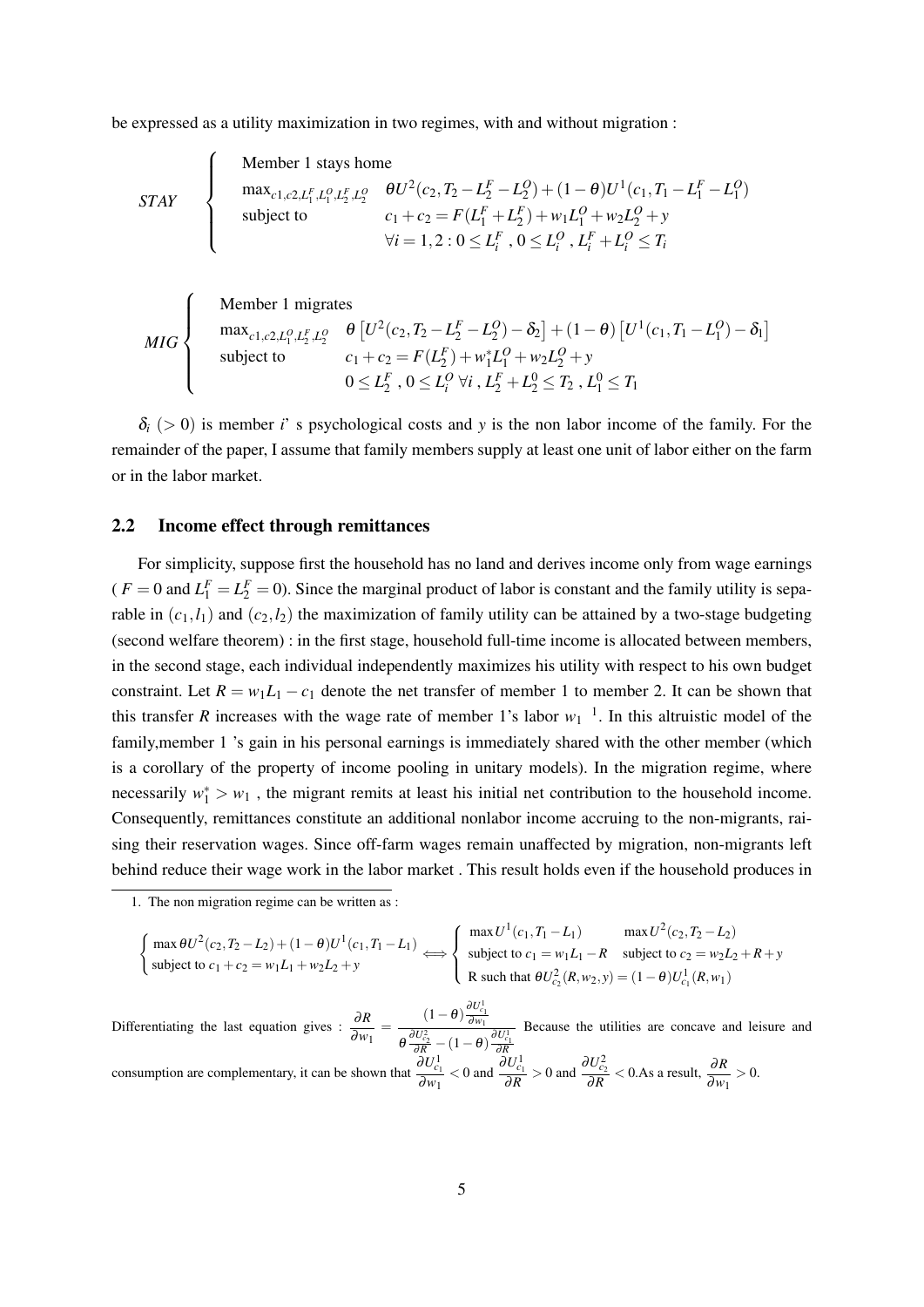the farm  $\frac{1}{2}$ . Derivations of the proofs are provided in the online appendix  $\frac{2}{2}$ .

#### 2.3 Substitution effect and total labor input in the farm

To fix ideas, let suppose that  $w_1 > w_2$ . By symmetry, similar reasoning applies if  $w_2 > w_1$ . Assuming that the farm always demands a positive amount of labor ( $F'(0) = \infty$ ) and excluding corner solutions  $L_i^F + L_i^O = 0$ , it follows that member 2 always devotes some time in farming activities. Family members being substitutes on the farm but member 1's labor having higher returns on the labor market, efficiency requires that member 2 specializes in farming  $(L_1^F > 0 \Longrightarrow L_2^O = 0)$  – unless off-farm wages are so high that both members work off-farm .

As illustrated in Figure 1, when  $w_1$  is lower than the marginal productivity of the farm  $\Omega$ <sup>3</sup>, member 1 does not work of f-farm and total farm family labor satisfies  $F'(L) = \Omega(y, T_1, T_2)$ . As soon as  $w_1 > \Omega$ , member 1 participates in the labor market and the household equalizes the return of farm work and off-farm wage work, i.e.  $F'(L) = w_1$ . A marginal increase in  $w_1$  triggers a strict decline in total family time in the farm because it is more efficient to reallocate labor to off-farm work and because the income effect is pooled within the family. Similar reasoning applies in the migration regime . Member 1 leaves the farm only if the foreign wage  $w_1^*$  is higher than the threshold  $\overline{w_1}$  which is the fixed point of  $\Omega_2$ , the shadow wage of farm labor when member 2 is the only cultivator to work in the farm . Otherwise member 1 would return to work on farm <sup>4</sup>. The substitution effect arises because the immediate decrease in farm labor resulting from the out-migration of member 1 raises the productivity of farm work for the remaining member 2. The income effect occurs because, the gain in member 1's earnings due to migration is shared within the family ( $w_1^* > \overline{w_1} > w_1$ ). Therefore member 2 benefits from a higher unearned income relative to the non-migration regime. Due to this income effect, member 2 does not completely compensate the loss of migrant's farm labor. As a result, the total labor input in the farm declines with migration  $(\Omega_2(w_1^*) > \Omega_2(\overline{w_1}) = \overline{w_1} > \max(w_1, \Omega) \geq F'$ )<sup>5</sup>.

When member 1 does not work on farm before departure  $(w_1 > \overline{w_1})$ , migration does not entail any substitution effect. Since member 1 migrates only if  $w_1^* > w_1$ , migration has only an income effect on the non-migrant's farm labor which must therefore decrease ( $\Omega_2(w_1^*) > \Omega_2(w_1)$ ). However, if member 2 works both on and off farm initially ( $w_2 > \Omega_2(w_1)$ ), his farm labor may remain unchanged. This can happen because for member 2 every infra-marginal unit of farm labor is more valuable than wage labor  $(F'(L_2^F) = w_2$  and  $F'$  is decreasing). Due the income effect of migration, member 2 first reduces

<sup>1.</sup> In the morning after migration, the return of farm labor is always higher than the wage rate on the market for the member left behind. Having more unearned income, member 2 starts by reducing the type of work whose marginal productivity is the lowest, that is wage work.

<sup>2.</sup> www.parisschoolofeconomics.eu/docs/murard-elie/online\_appendix.pdf

<sup>3.</sup> When the household in self-sufficient in labor, the optimal marginal productivity of the farm  $\Omega$  is a function of *y*,  $T_1$ ,  $T_2$ 

<sup>4.</sup>  $\overline{w_1}$  is the fixed point of the function  $\Omega_2$ , the marginal product of member 2's farm labor when he is the only farmer and member 1 works only off-farm. Since  $\Omega_2$  has a unique fixed point (the reverse will lead to economic absurdities) and is increasing with *w*<sub>1</sub> (member 2's farm labor decreases with *w*<sub>1</sub>),  $\Omega_2(w_1) - w_1$  has constant and opposite signs over the interval  $[0, \overline{w_1}]$  and  $[\overline{w_1}, +\infty]$ . If  $\Omega_2(w_1)$  were lower than  $w_1$  over  $[0, \overline{w_1}]$  and higher than  $w_1$  over  $[\overline{w_1}, +\infty]$ , this would imply that member 1 leaves the farm to exclusively work in the labor market when his wage drops from  $\overline{w_1} + \varepsilon$  to  $\overline{w_1} - \varepsilon$ , (with  $\varepsilon > 0$ ). This is economically absurd and this is reason why  $\Omega_2$  is above the 45 degree line for  $w_1 < \overline{w_1}$  and below for  $w_1 > \overline{w_1}$ . See online appendix for details.

<sup>5.</sup> A necessary condition for migration is that  $w_1^*$  exceeds the marginal productivity of the farm either equal to  $\Omega$  or to  $w_1$ if  $w_1 > \Omega$ . Since  $\Omega_2$  is above the above the 45 degree line for  $w_1 < \overline{w_1}$ ,  $\Omega_2(w_1^*)$  > max $(\Omega, w_1)$ . Hence, the total input of farm labor decreases.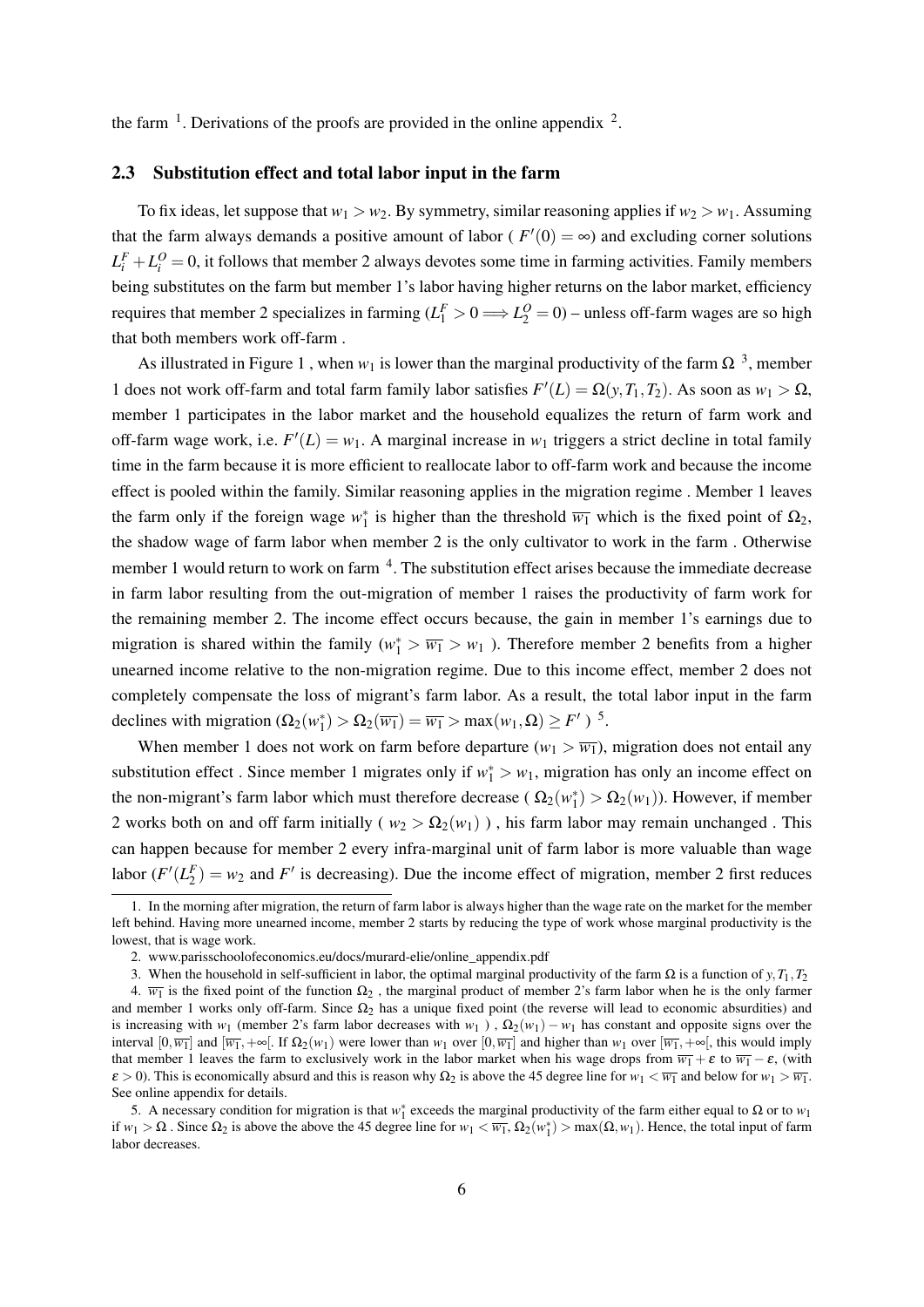the type of labor whose marginal product is the lowest ,that is wage labor. If the income effect is not high enough (i.e. if  $w1^*$  is not high enough :  $\Omega_2(w_1^*) < w_2$ ), the non-migrant only reduces his off-farm work and holds constant his farm labor.

By symmetry of argument, it can be show that if  $w_2 > w_1$  the total input of farm labor decreases with migration, or remains unchanged  $<sup>1</sup>$ .</sup>



FIGURE 1 – Marginal productivity of farm labor and member 1's wage  $(w_1 > w_2)$ 

#### 2.4 Consumption and welfare

The model predicts that the total consumption of the household  $c_1 + c_2$  increases with migration. For "standard" utility and production functions , simulations show that this increase in total consumption is shared between the migrant and the non-migrant. The model supposes migration to be welfare-improving for the entire family. Simulations further show this welfare gain should be shared between the migrant and the non migrant. Therefore non-migrant's consumption and utility should both increase with migration of a household member. Of course , the important assumption of this model is that migration does not affect the Pareto weight θ reflecting the intra-household bargaining power.

In summary, the theoretical model predicts that following necessary implications for migration to be

<sup>1.</sup> Member 1 migrates only if  $w_1^* > w_2$ . If no one works off farm initially ( $w_2 \le \Omega$ ), migration is associated with a decline in the input of farm labor ( $\Omega_2(w_1^*)$  >  $\Omega$ ). If member 2 works initially off farm ( $w_2 > \Omega$ ), the marginal product of farm labor is either equal, or lower than  $w<sub>2</sub>$ . As member 1 migrates and leaves member 2 alone on the farm, the marginal product of member 2's farm labor will always exceed or be equal to  $w<sub>2</sub>$  (otherwise member 2 would reduce his farm labor to equalize marginal returns). The marginal product of farm labor is thus higher (or equal) after migration than before : the total input of labor decreases or remains unchanged with migration.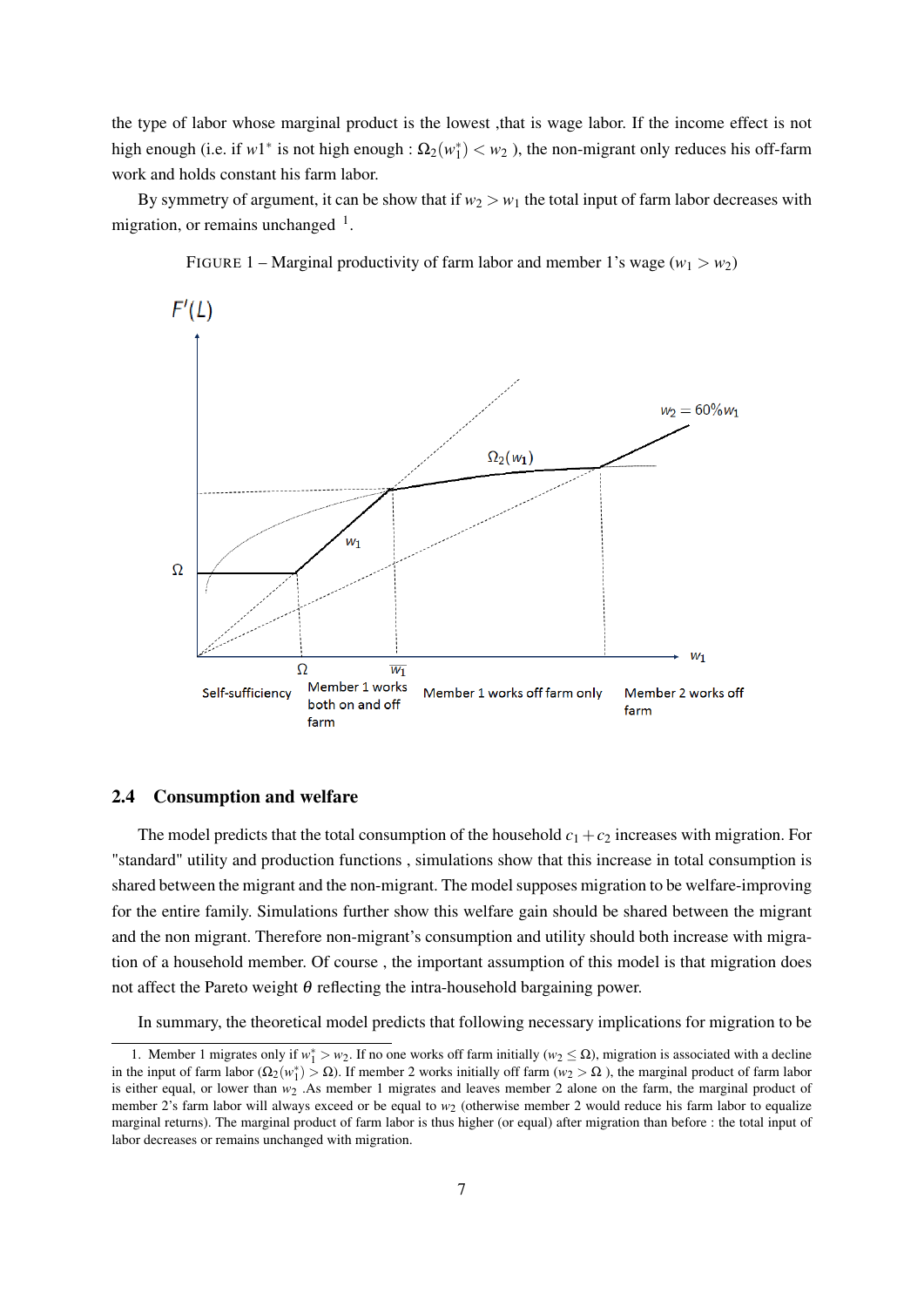welfare-improving :

- Members left behind should reduce their labor in off-farm wage-earning activities
- Due the combination of the income and substitution effect, the impact of migration on nonmigrants' farm labor remains theoretically undetermined. However, the effect of migration should be more pronounced (either more positive or less negative) when the migrant initially worked in the farm than when he did not.
- The total labor input in the farm cannot increase, neither the production output <sup>1</sup>. Consequently, total labor income derived from local activities at origin should decline
- Non-migrant's consumption should increase

The model assumes that non-labor farm inputs are fixed and not affected by migration. The NELM theory yet argues that migration is a family strategy to alleviate liquidity constraints and finance productivityenhancing investment in the farm through remittances (Stark, 1991 ; Mendola, 2008 ; Woodruff and Zenteno, 2007 ; Taylor and Lopez-Feldman, 2010). The model provides a empirical test of the NELM hypothesis. If the total input of farm labor, or the production output, were found to increase with migration, this would be in contradiction with the model's prediction and would validate the NELM theory.

## 3 Data

### 3.1 The Mexican Family Life Survey

The Mexican Family Life Survey is a longitudinal household survey representative at the national, urban, rural and regional level. The baseline survey was conducted from April to July 2002 and collected information from a sample of approximately 8,400 households in 16 Mexican States. I use the rural sample covering about 3,300 households (14,000 individuals) residing in 75 rural communities with less than 2,500 inhabitants. The second round of the survey was begun in mid-2005 and completed in 2006, with a 90 percent re-contact rate at the household level  $2$ . If an individual who was enumerated in the previous round is not found in the same household of origin, resident members of the household are asked about the location and date of departure of this individual. Hence, even if they could not be individually recontacted, all migrants can be identified from the household roster. Kaestner and Malamud (2010) is the first study using the MxFLS to examine the selection of Mexican migrants to the U.S. As the authors underline, the MxFS is ideally suited to analyze migration. Not only it allows identifing all migrants, including those who have moved permanently to the U.S, but it also provides very rich information prior to migration for both migrants and non-migrants.

The MxFLS also asks the family left behind to provide the absentee's reason for moving out, either employment motives or non-economic motives such as marriage, schooling or family reunification. Migrants who leave to seek better employment opportunities are young/middle-aged males and females respectively less than 43 and 35 years old. Older men and women do not move out for economic rea-

<sup>1.</sup> If the non-migrants worked only on the farm before migration, the total input of farm labor strictly decreases, along with the production output. If non-migrants worked off farm initially, the total input of farm labor may remain unchanged.

<sup>2.</sup> Individuals changing residence between the two waves are tracked even in states that do not make-up the original baseline sample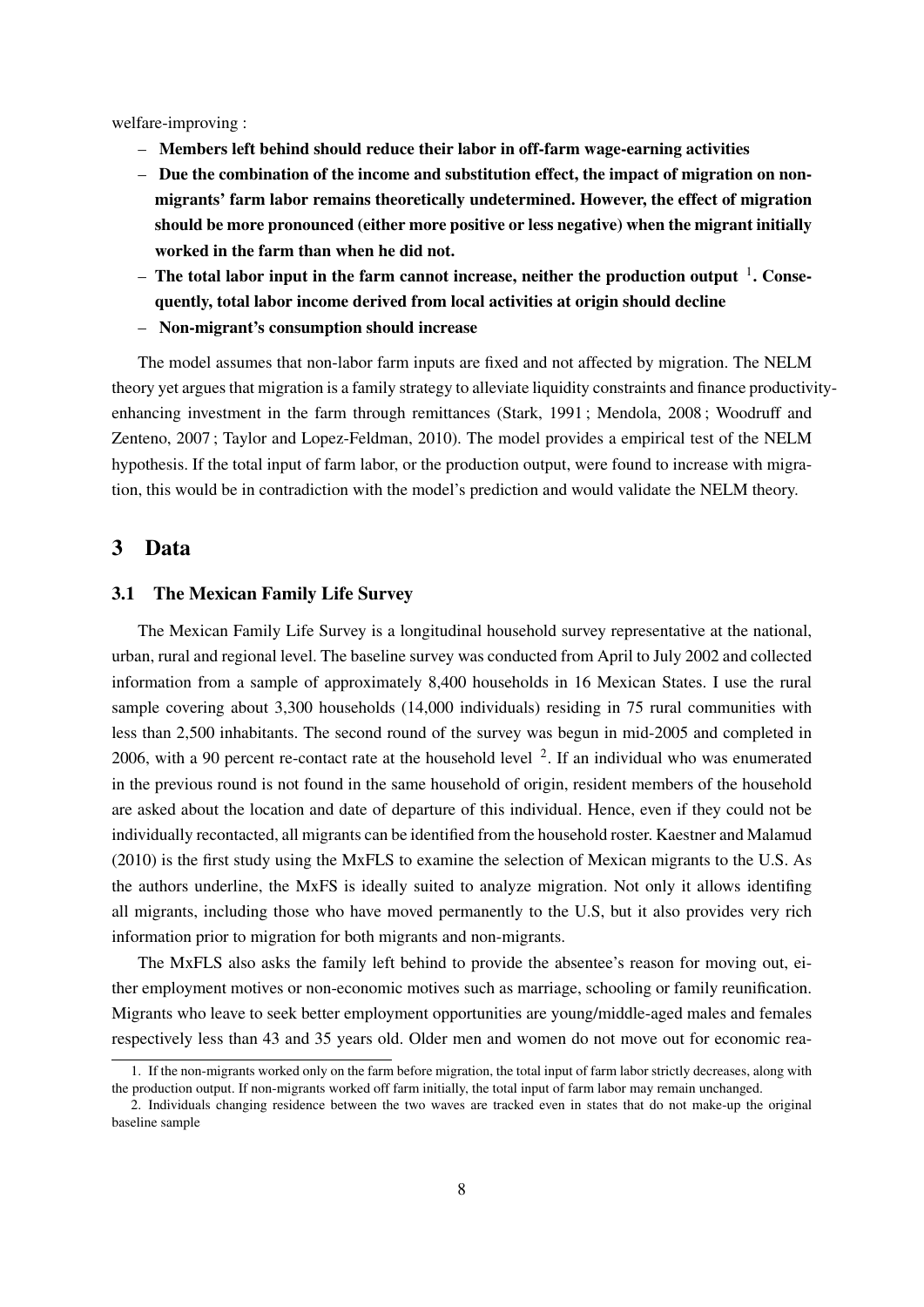sons<sup>1</sup>. Eventually, I differentiate three types of movements : migration to the United States, internal migration between Mexican municipalities, and other domestic movements motivated by non-economic reasons (non-migration absence). Among the rural adult population (12-64), 4% of individuals engage in international migration and 2% in internal migration between 2002 and 2005 (4% are non-economic absentee). Among rural households, 9% of households send at least one international migrant and 5% at least one internal migrant. Descriptive statistics for U.S. migrant-sending households and the rest of sample are provided in the online appendix.

The MxFLS collects detailed information on household demographics, education, housing characteristics and asset ownership, as well as on nonlabor incomes (pensions, social transfers such as Progresa or Procampo, and financial returns...). Employment-related questions refer to the main job in the last week preceding the interview. The survey records the number of weekly hours individuals spent in various occupations : non agricultural salary work (obrero), agricultural wage-earning work (jornalero) and self-employed work. The latter category comprises peasants farming their plot, self-employed running a household owned business, and family workers without remuneration. Additionally, in a different section of the questionnaire, the MxFLS collects time use data. Specifically, adult members are asked how many hours they spent per week in agricultural tasks (like weeding hoe, sowing, raising livestock) performed mainly in the family farm or garden, therefore referring primarily to unpaid family work and not to "jornalero" work. With respect to individual labor income , the MxFLS collects profits of selfemployed workers and earnings of wage-earner during the month and the year prior the survey. Finally, the survey includes a extensive consumption questionnaire where the family head reports the food and non-food consumption (goods and services) of the household.

### 3.2 Employment and time use patterns in rural Mexico

Table 1 presents labor force participation across age and gender in rural areas. As emphasized by de Janvry and Sadoulet(2001) , Mexican rural households appear to rely importantly on non-agricultural jobs to complement their income – one third of the male labor force being employed in off-farm jobs. In addition, as extensively documented by Katz and Correia(2001), due to labor market discrimination and social norms, the rural Mexican labor force is characterized by a low participation of females relative to males. This gendered division of labor seems to reflect a female-inside/male-outside dichotomy in which appropriates roles for women is to perform most of the domestic work and take care of the children and elderly (20 +10 hours a week in average). The gender gap appears particularly marked concerning "jornalero" jobs (agricultural wage work) almost exclusively performed by men. An intergenerational division of labor also exists, with older member working more in self-employed activities and less in the labor market , especially less in non-agricultural jobs, relative to younger members below 35. Finally, young women appear to cross the U.S. border twice less often than young men (5% versus 10% outmigration rate).

Because non-migrant members have different wages or shadows wage and different (marginal) disutility of work, the effect of migration are expected to vary by gender and age. Migration should theo-

<sup>1.</sup> Those age group do not indicate the age at departure time but rather the age in 2002. Migration can happen in the next three years.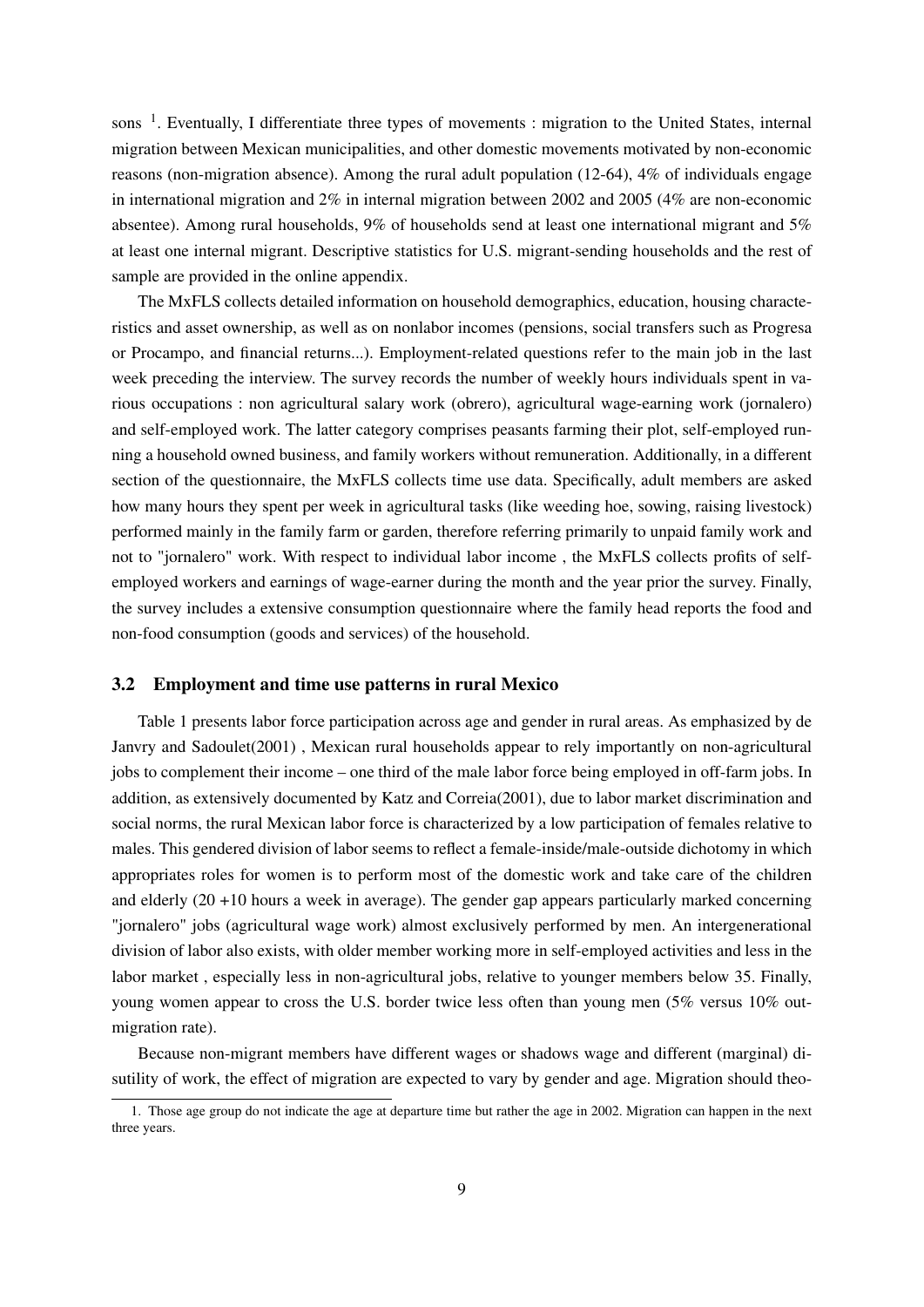retically cause the family left behind to reduce their off-farm wage work and possibly to increase their self-employed farm work. Because off-farm wages are likely higher for men than women, an optimal re-allocation of labor triggered by migration should be more pronounced among women than among men . Moreover, since women are much less engaged in the labor force than men, they offer a larger reservoir of time that can be devoted to farm work. The marginal disutility of an extra burden of farm work is therefore certainly lower for women than men. More generally, the welfare gain of migration has to distributed among non-migrant members who have certainly different marginal utility of leisure. Relative to younger member, older member might for instance benefit more from a given increase in leisure. The income effect of migration may thus allow old people left behind to reduce their work burden more than young people. If the substitution effect dominates the income effect, younger member may increase their farm work more than older member reduce it.

Finally, off-farm jobs' constraints in terms of fixed costs (commuting) or working schedules may oblige household members to specialize in their own occupation. It might be too costly for family members to individually switch occupations. In consequence, they may adjust their working time in their own occupation in such a way that total family labor is optimally re-allocated at the household level.

## 4 Empirical strategy

I examine two separate questions. First, at the individual level, how the migration of a household member affects the labor supply decisions of the members left behind. Second, at the household level, how migration impacts the total labor input in the business/farm , the labor income and the consumption of the household

## 4.1 Difference-in-differences estimates

To answer the first question, I estimate a regression across all non-migrant individuals (both in migrant-sending and non-migrant-sending households) of the outcome *Liht* for individual *i* in household *h* at time *t*. *Liht* is either a binary variable indicating whether the individual participates in different occupations or the number of working hours spent in those occupations. To answer the second question, I estimate a regression across all households of the outcome *Lht* for household *h* at time *t*. In both regressions, I use the longitudinal structure of the data to apply first-differences to wipe out unobservable omitted variables that are time-invariant. Since the MxFLS provides only two survey rounds, in 2002 and 2005, the specification boils down to a simple difference-in-differences regression :

$$
L_{iht} - L_{iht-3} = \beta_{US}M_{ht}^{US} + \beta_{I}M_{ht}^{I} + \beta_{o}M_{ht}^{o} + X_{it-3}\alpha_{1} + H_{ht-3}\alpha_{2} + D_{ht-3} + \varepsilon_{iht}
$$
(1)

$$
L_{ht} - L_{ht-3} = \gamma_{US} M_{ht}^{US} + \gamma_l M_{ht}^l + \gamma_o M_{ht}^o + H_{ht-3} \lambda_2 + + D_{ht-3} + v_{ht}
$$
 (2)

 $M_{ht}^{US}$  is a binary variable equal to 1 if household *h* has at least one member who migrates in the U.S. between the the two survey rounds, i.e between  $t-3$  and  $t$ .  $M_{ht}^I$  and  $M_{ht}^o$  respectively stands for Mexican inter-municipality migration and other internal domestic movements for non economic motives. *Xit*−<sup>3</sup> and *Hht*−<sup>3</sup> are vectors of initial (pre-migration) value of individual and household characteristics that may affect labor supply decisions over time, for example through preferences or ability to work on or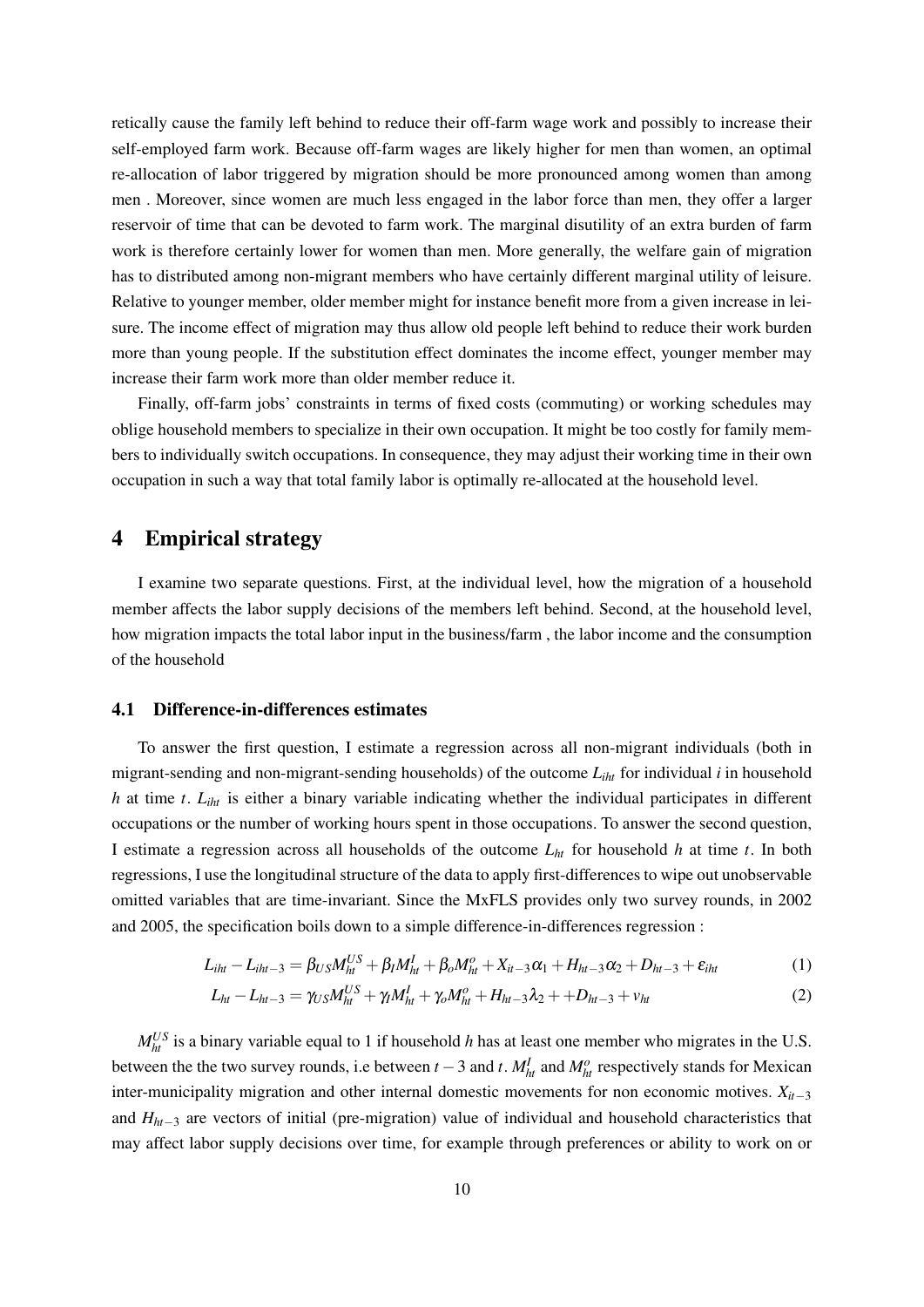off the farm.. The vector *Xit*−<sup>3</sup> includes individual *i*'s age, sex, educational attainment and marital status. Included in *Hht*−<sup>3</sup> are households' demographic composition, the level of education in the famil , as well as a wealth index and social transfers received (pensions, subsidies and governmental aid). Moreover, I added self-reported shocks suffered by the household between 2000 and 2005 to the controls : illness or death of one family member, house, business or crop losses due to natural disaster, robbery or other adverse events. Similarly, a vector *Dht*−<sup>3</sup> of state dummy variables controls for state-specific macroeconomic shocks. In estimating Eq. (1) I take account of the potential correlations of the error terms ε*iht* within the same household *h*. For this purpose I calculate robust standard errors clustered at the household level.

My primary interest is to consistently evaluate the effects of U.S. and Mexican migrations (β*US* ,  $\gamma_{US}$  and  $\beta_I$ ,  $\gamma_I$ ). Self-selection of households into migration does not threaten the consistency of the estimates unless it is driven by time varying unobserved factors. The identifying assumption needed is a common trend between migrant and non migrant households conditional on the controls. Admittedly, omitted time-variant variables between 2002 and 2005 may affect both migration decisions and labor outcomes though. For example, unobserved local labor demand shocks (collective layoff or agricultural shocks) may provoke involuntary unemployment and constraint households 's participation in salary work. Out-migration may then precisely constitute an ex-post coping strategy to find better employment conditions elsewhere. Consequently, a decline in the family's participation in wage labor would cause migration rather than the reverse. Another concern with the earlier specification is simultaneity bias the fact that the migration of one household member may reflect joint decisions with family 's labor allocation. For example, women' s participation in agricultural work may help finance a member's outmigration.

## 4.2 IV estimates

To address these concerns about the endogeneity of migration, I instrument for household migration in the U.S.. As instrument, I use the percentage of out-migration in the U.S. from 1995 to 2000 in the household's municipality of residence. I rely on the 2000 Mexican Census which records every household member's international migration during the 5 years prior the interview in the enumerated household (no matter whether the migrant has returned or not). Using also the municipal population data in 1995 (provided by the 1995 Census), I calculate 1995-2000 U.S. out-migration rates by municipality. This instrument is meant to proxy for the extent of village level migration networks which likely provide information to potential migrants and reduce travel costs (smugglers), initial setup and job search costs at destination <sup>1</sup>. Since migration rates capture geographical and historical determinants of migration tied to places, I do not include the vector  $D<sub>ht</sub>$  of state dummies in the controls of the instrumented regression (redundant with the instrument). The exclusion restriction is violated if past U.S. migration rates in the municipality have independent impacts on current changes in the household' s labor outcomes between the two survey waves. One possible threat is that the instrument captures long term impacts of migration (on labor market dynamics, growth...) or unobserved (time-variant) community characteristics affecting

<sup>1.</sup> Similar instruments, such as historical migration rates by state, have been extensively used in the literature, notably in the US-Mexico migration literature (Woodruff and Zenteno, 2007 ; McKenzie and Rapoport, 2007 and 2011 )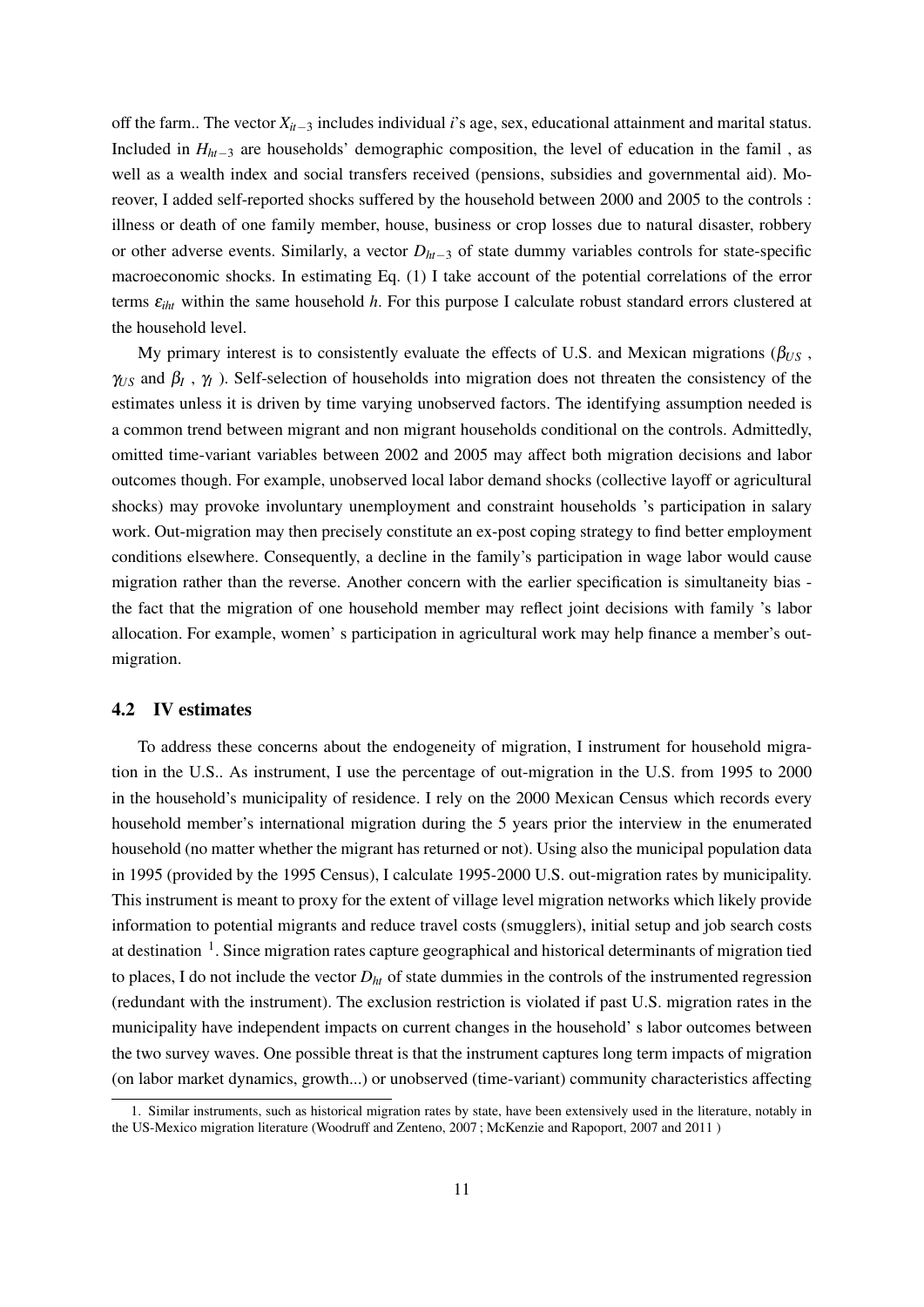household labor decisions. For example, communities with high U.S. migration prevalence may be particularly prone to recurrent weather shocks (droughts) which might have spurred migration in the past and which disrupt agricultural work in the present.

To account for these statistical concerns, I control for relevant municipality-level variables measuring both initial level (in 2002) and changes(from 2002 to 2005) in local labor market conditions. Using road distance data  $<sup>1</sup>$ , I match every MxFLS rural community (under 2,500 inhabitants) with the closest</sup> Mexican town, defined as a municipality with more than 100,000 inhabitants (2000 Census). Using then the Mexican Labor Force Survey (ENE) which covers almost every large urban municipality on a quarterly basis, I calculate initial levels and changes in the yearly averages of the municipal population, of the male employment rate and of the percentage of high-wage earners (above 3 times regional minimum wages) among salary workers <sup>2</sup>. In addition, I include the minimum road distance to the closest town in the controls, the MxFLS rural community median income in 2000 (provided by the 2000 Census) and the GDP growth rate of the state between 2000 and 2006.

Throughout, IV-estimates are obtained using a linear probability model at the first-stage and clusteredstandard errors at the municipality level. Admittedly, internal Mexican migration should also be instrumented. To mitigate the concern that the endogeneity of internal migration may confound the estimation of the U.S. migration effect, I test the robustness of the results to the exclusion of Mexican migration from the controls.

## 5 Results

#### 5.1 First-stage : prediction of U.S. migration

Table 2 presents results of first-stage regressions predicting the family's participation into U.S. migration, either in the sample of non-migrant individuals (Equation (1) ), or in the household sample (Equation (2) ). The instrument is strongly and significantly correlated with U.S. migration : a standarddeviation increase in the past municipal migration rate (about 3 %) increases by 6% the probability to send a household member in the U.S. This effect is sizable since the average probability of U.S migration is about 9% in the sample. I obtain F-statistics adjusted for clustering at the municipality level of respectively 24 and 17 in the household sample and in the individual sample  $3$ .

Migrant-sending families are also larger, with relatively more young males (14-35) and middle-aged women (36-54), and relatively less middle-aged men and elderly people (older than 55)<sup>4</sup>. Additionally, migrant household appear to have intermediate educational attainment as measured by the highest grade completed in the family. Estimates also reveal a hump-shaped relationship between international out-

<sup>1.</sup> Provided by a GIS model of the National Road Network in Mexico (NRN) based on Topographic Digital Dataset (TDD) developed by Duran-Fernandez (2007)

<sup>2.</sup> If the second or third closest town is within a 20km radius from the first closest town, I consider it as part of the same urban cluster. Then I calculate population, employment rate and share of high-wage earners at the agglomeration level rather than at the municipal level

<sup>3.</sup> If non clustered, F-stats are 256 and 107 in the individual and household sample

<sup>4.</sup> The presence of middle-aged women increase the probability of migration of a younger family member, likely because they relieve the would-be migrants of taking care of the various "household chores" ( including child care), thereby easing his departure.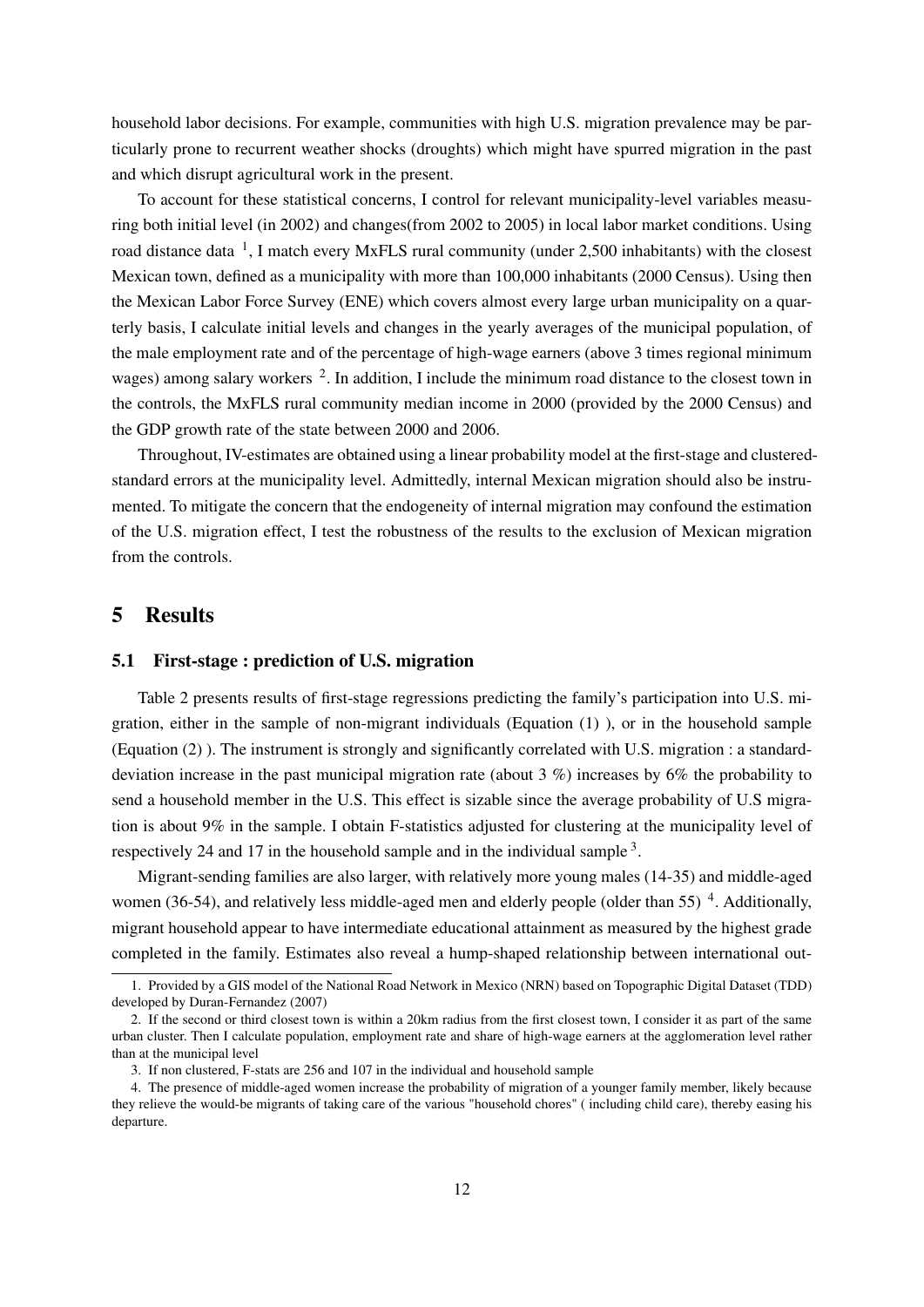migration and wealth in rural Mexican areas, echoing the results of McKenzie and Rapoport (2007) and Fernandez-Huertas Moraga  $(2013)^{-1}$ .

### 5.2 Labor supply response of non-migrants

#### *Non instrumented estimates*

Turning first to Difference-in-differences regressions on the sample of non migrant individuals (Equation (1)), I present in Table 3 non instrumented estimation results. Given space constraints, coefficients of Mexican migration and non-economic absence are not reported because they are almost always non-significant. Controlling for initial levels of household and individual characteristics, I find that non-migrants increase their work in self-employed activities and in the family farm in response to the migration of a household member to the U.S.  $(> +2$  hours a week) .THis increase is particularly pronounced among 36-54 women and 15-35 men who both increase their overall labor supply, and therefore reduce their time out of work. Younger 15-35 females increase their farm work too but they simultaneously reduce their participation and hours spent in off-farm non-agricultural jobs. Estimates suggest that young females reduce their off-farm work by a larger amount than they increase their farm work, resulting in a (statistically non-significant) decline in working time (-2.7 hours, t-stat of - 1.54) . These counteracting effects within migrant households seem to lead to an almost zero effect on left-behinds' overall labor supply.

### *Instrumented estimates*

When I instrument for migration status of the household, I find similar effects of U.S. migration. Table 4 shows that U.S. migration increases left-behinds' farm work only among 36-54 women and 15-35 women ( participation increases by more than 20% and weekly hours by 5 ). IV estimates further indicate that 15-35 women both increase their self-employed work and reduce their off-farm nonagricultural work by almost the same amount ( about 11 hours a week). In summary, non-IV and IV results provide converging evidence of a re-allocation of labor away from local off-farm jobs to selfemployed production in general and to family farm work in particular.

These results are in line with previous empirical studies. Most studies present evidence of a negative effect of migration on labor supply, especially among non-migrant women<sup>2</sup>. In rural areas of Mexico, Amuedo- Dorantes and Pozo (2006) find that women use remittances to purchase time away from informal work. Hanson (2007) finds also that women born in Mexican high-migration states are less likely to work outside the home relative to women born in low migration states. Mendola and Carletto (2012), Binzel and Assaad (2011) and Mu and van de Walle (2011) find in different context that women left behind not only reduce their wage labor but also increase their time in unpaid family work (either in the farm or in the household business)

<sup>1.</sup> Following the methodology of Filmer and Pritchett (2001) and McKenzie (2005), I construct a wealth index using principal component analysis with data on household assets (such as livestock, land, equipment), household durable goods, dwelling conditions and access to public utilities.

<sup>2.</sup> in the Philippines (Rodriguez and Tiongson, 2001), in El Salvador (Acosta, 2006), in Jamaica (Kim, 2007) and in in Nepal (Lokshin and Glinskaya, 2008). The study by Cox-Edwards and Rodriguez-Oreggia (2009) come to different conclusions. Using a national labor force survey from Mexico, the authors find that regular international remittances have no significant effect on the labor force participation of non-migrants.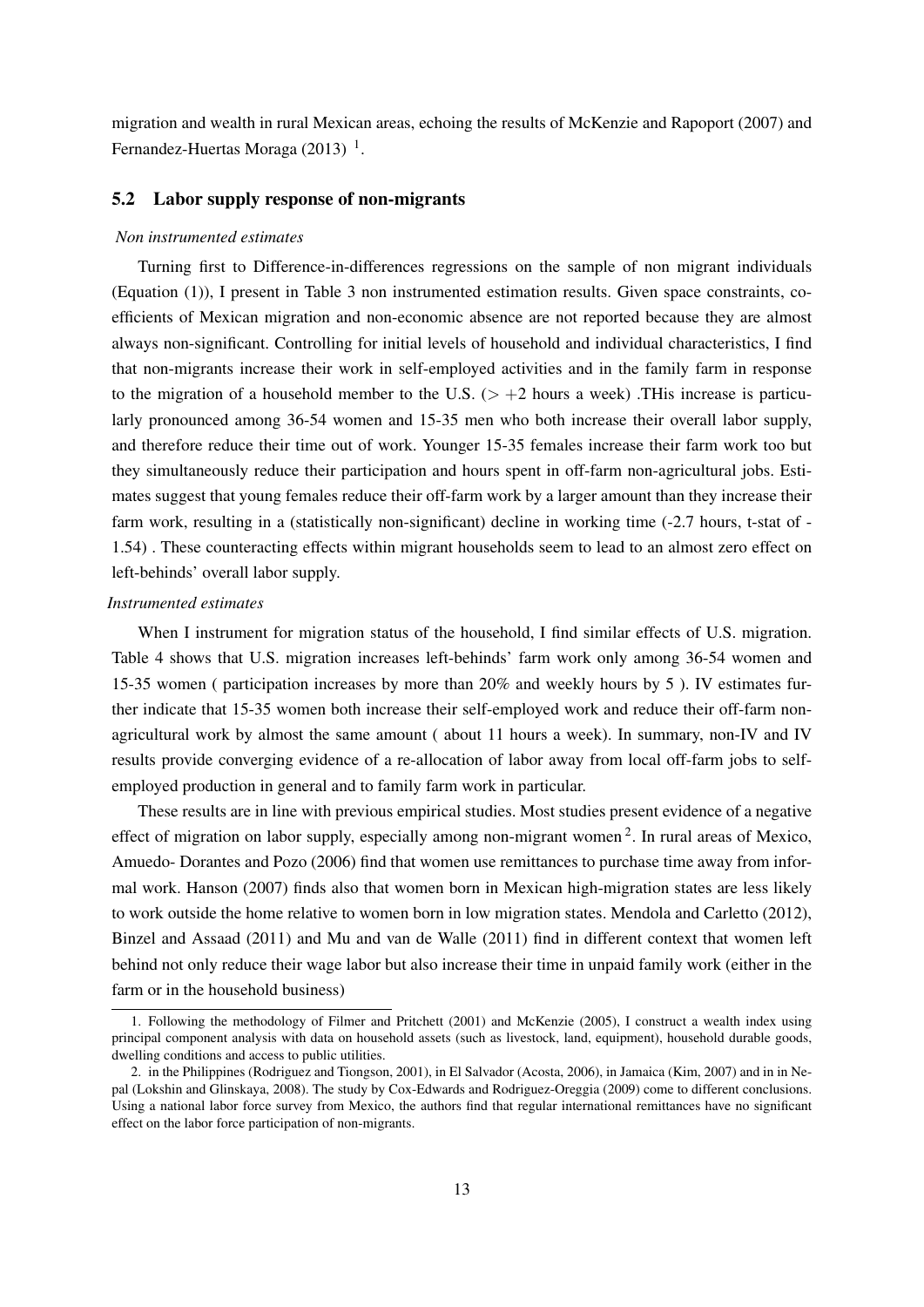We next refine the model to allow migration impacts to differ according tho initial occupation of the migrant before departure.

### 5.3 Direct evidence of substitution effect

In Panel A of table 5 , I estimate heterogeneous impacts of migration depending on whether the migrant worked in self-employed activities before departure. However, comparing households in which the migrant is initially self-employed with other migrant-sending households is likely to introduce bias. Relative to individuals living in the latter, individuals living in the former household are mechanically more likely to participate in the family production together with the migrant. Therefore the initial participation self-employment is not balanced at baseline between the two groups – because of differences in in land/capital endowment and entry costs in farm/business production. To address this issue, I restrict the sample to families who were already involved in self-employed activities in  $2002<sup>-1</sup>$ .

Panel A in table 5 shows that the effect of migration on non-migrants' self-employed labor is more positive when the migrant worked in family production before departure than when he did not  $2$ . When the migrant helped in the business/farm, non-migrants are 11% more likely to participate in self-employment relative to when the migrant did not. This effect is especially pronounced among adult 15-54 males who increase their hours in in the household production relatively more. Panel B replicates the same analysis but examines the differential impact according to whether the migrant worked in the farm or family garden. I find that when a cultivator leaves the farm, remaining members are 19% more likely to engage in agricultural tasks in the family farm relative to when a non-farmer migrates. Adult 15-54 males also increase their self-employed hours relatively more . I find no significant effect on hours spend in the farm/garden specifically.

When migrants did not initially work in the family farm or business, more than 60% of them were employed in off-farm jobs. It is therefore not the case that when the migrant did not help in the production, she/he was not contributing to the household income. Evidence of differential impact of migration cannot be simply explained by a greater need to replace migrant's forgone income contribution.

## 5.4 Household outcomes : farm labor input, labor income, transfers and consumption

#### *Non instrumented estimates*

Panel A1 of table 6 shows the non instrumented impacts of migration on non-migrant's labor supply, aggregated at the household level, i.e. summing individual's hours(or participation ) of non-migrant members living in the same household. I find the same re-allocation effect as previously, i.e. a decline in family labor supplied in off-farm wage work and a increase in self-employed work and in farm work (although less significant). Turning to Panel A2, I examine the total labor supply of the family, including both migrant and non-migrant's labor. As expected, total labor in off-farm work decreases. More interestingly, I find that the total family labor input in self-employed production, and in particular in the farm decreases with the migration of a household member. These results suggest that although non-migrant

<sup>1.</sup> where at least one household member worked in self-employment

<sup>2.</sup> Due to lack of statistical power, I do not differentiate between the six previous demographic groups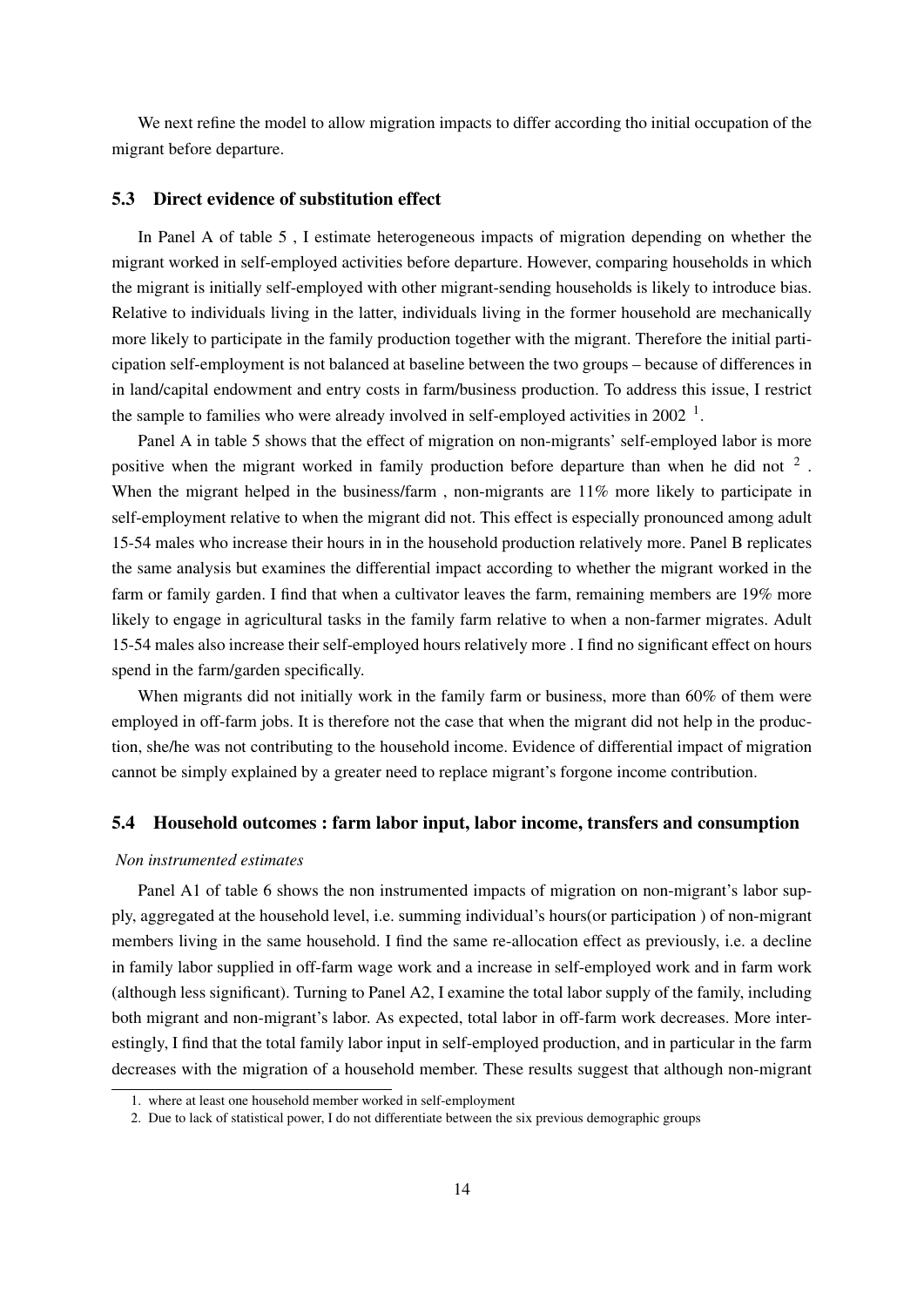increase their work in the household production, they do not increase it enough to completely offset the loss of migrant's labor.

Non-instrumented estimates of panel B in table 6 further indicate that U.S. migration triggers a sizable decline in total labor income (earnings + profits) derived from local activities at origin, and particularly in wage earnings <sup>1</sup>. This loss of about 1800 pesos a month corresponds to the loss of the migrant's earnings, this amount being close to the median wage in rural areas ( agricultural and non-agricultural jobs put together). Surprisingly I do not find significant decrease in the profits of the household, which should match the decline in self-employed labor. This might be due the typical measurement errors plaguing self-reported profits in family enterprises (de Mel et al. , 2009). Using various households sales instead in table 10 in appendix, I do not any significant effects neither.

Turning to panel C of table 6 , I explore how U.S. migration affects unearned income. Unfortunately the MxFLS survey does not allow distinguishing remittances from other transfers received by the family (either private or public). I define the unearned income of the family as the residual of the difference between total consumption and total labor income derived from local activities in Mexico (per month). I find that U.S. migration is associated with a substantial increase in the unearned income of the family (+ 1900 pesos a month), most likely because the migrant send significant remittances from abroad. However, this result is not per se informative about the welfare impact of migration. Non-migrants are better-off only if the migrant's transfer exceeds his initial contribution to the household income. I further examine consumption per capita . Household consumption per capita is a good proxy for nonmigrant's consumption provided that the intra-household distribution of resources is not too uneven before migration (between the future migrant and the non-migrants). Panel C of table 6 shows that consumption per capita significantly increase in both food and non-food items, by a total amount of more than 200 pesos a month. This represents an increase by one third of the consumption median (600 pesos a month).

#### *Instrumented estimates*

When I instrument for U.S. migration, the impacts on non-migrants 's labor supply and total family labor become non-significant. The effects on total earnings and labor income remain very significant and become even more negative. IV estimates further confirm that U.S. is causally associated with an increase in unearned income accruing to the family. With respect to household consumption per capita, IV estimates indicate a significant positive effect on non-food consumption (at 10% level) . As a robustness check, IV estimates in table 9 in appendix show that non-migrants left behind by a U.S. migrant are less likely to report suffering from malnutrition ( by 20%) .

These results are consistent with previous evidence in Mexico, and notably with Taylor et al. (2005) and de la Fuente (2010) who find that international migration and remittances alleviate poverty and reduce vulnerability in rural areas.

#### 5.5 Direct evidence of income effect

I examine how U.S. migration affects the intra-household transfer from the migrant to the nonmigrants. An important problem is that individual contribution to the household is conceptually indefi-

<sup>1.</sup> All 2005 nominal values have been converted in 2002 nominal values (taking a 15% inflation rate over the period)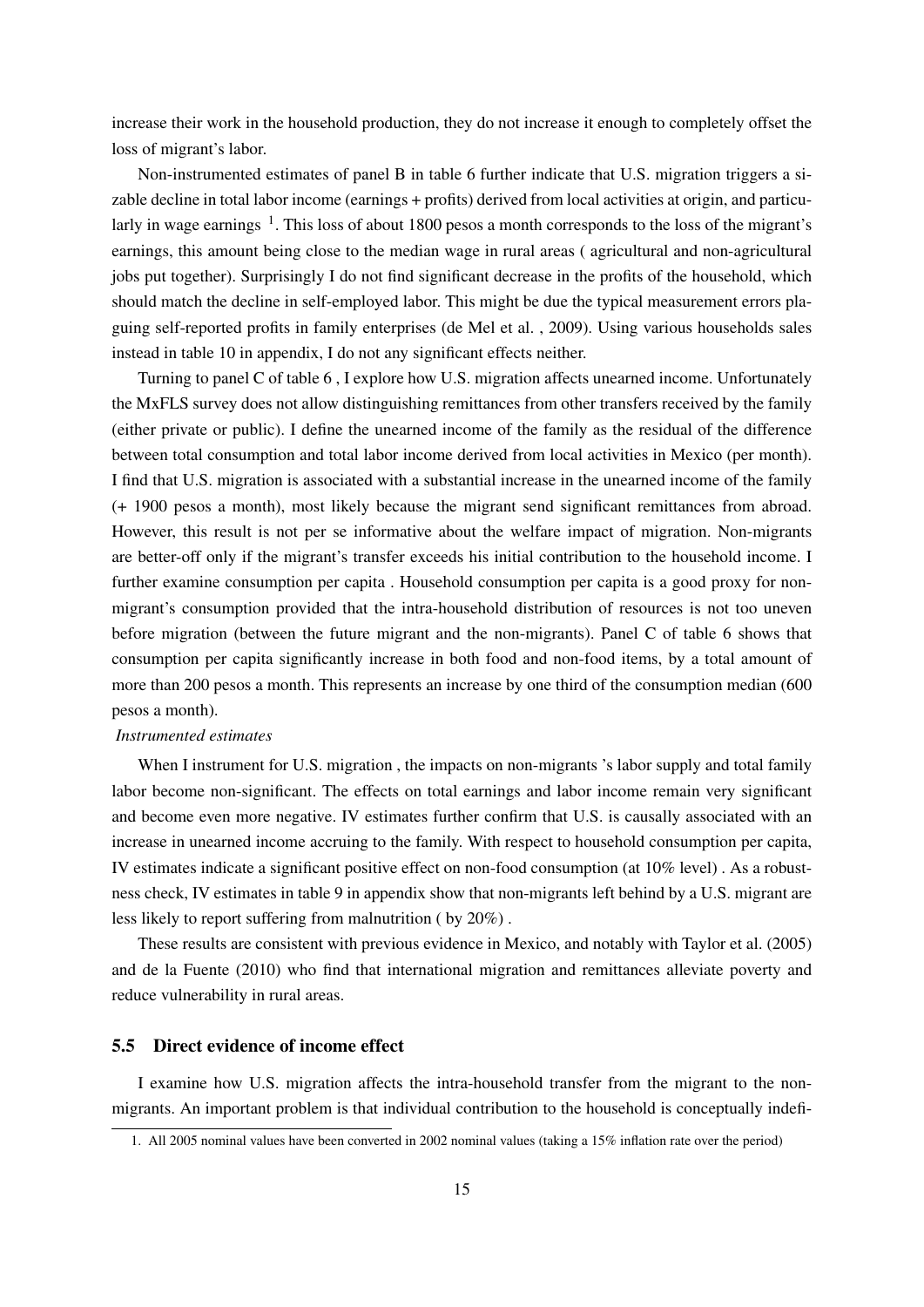nite when family members participate together in joint production. To circumvent this problem, I restrict the analysis to the sample of households who are initially not engaged in any sort of self-employed activity at baseline in 2002. Since individuals derive income only from wages, this allows defining individual contribution to the household income as the residual of the difference between individual earnings and consumption – assuming consumption is entirely private. Let member 1 denote the (future) migrant(s) and member 2 the non-migrant(s), and  $W_i$  and  $c_i$  the individual earnings and consumption. The initial intra-household transfers from member 1 to member 2 is simply  $c_2(2002) - W_2(2002)$ , i.e. the additional amount member 2 can consume thanks to the net contribution of member  $1^{-1}$ . I explore how this transfer changes over time with the migration of member 1 by estimation regression with the dependent variable *intra transfer* =  $c_2(2005) - W_2(2005) - (c_2(2002) - W_2(2002))$ . This transfer is distinct from the family unearned income I examined previously which equals to *Unearned income* =  $c_2(2005)-W_2(2005)-(c_1(2002)+c_2(2002)-W_1(2002)-W_2(2002))$ .

Because only the aggregate consumption of the household  $C(2002)$  is observed, additional assumptions are needed to estimate the initial individual consumption  $c_2(2002)$ . <sup>2</sup>. I suppose that total consumption is evenly distributed before migration, and I approximate  $c_2(2002) = \frac{n_2}{n_1+n_2} * C(2002)$ , with  $n_1$  and  $n_2$  the number of migrants and of non-migrants. As a robustness check, I further derive a upper bound of the pre-migration intra-household transfer, assuming that non-migrant members consume all the resources of the household, i.e.  $c_2(2002) = C(2002)$ . This corresponds to a conservative estimate of the welfare gain of migration since it exaggerates initial non-migrant's welfare before migration.

To build the counterfactual outcomes of non-migrant members left behind by a U.S. migrant, I rely on the following identification assumptions. As previously, I assume that, in the absence of migration, the variation over time in the earnings (and consumption) of left-behinds would have been the same as the one of non-migrants living in households who do not send migrants. In the latter non-migrant households , one cannot observe which member would have potentially migrated (member 1) and which members would have stayed behind (member 2). Consequently, in order to identity the causal migration effect, on needs to further suppose that migrants are not selected within the family, i.e. that variation in earnings (and consumption) of potential migrant members and of potential left-behind members are the same. The causal estimation of the migration impact in presence of intra-household selection of migrants is beyond the scope of this paper. This problem is addressed in a follow-up paper Murard (2015) in which I show that even IV-estimates instrumenting for the decision to send or not a migrant might suffer from substantial bias if they ignore this intra-household selection.

The first two rows in table 8 show that on average migrants earn around 1300 pesos a month before departure and that their net contribution to the household (earnings minus consumption) is positive. The following columns in table 8 show that U.S. migration is associated with a significant increase in the intra-household transfers received by the non-migrants, even when the conservative estimate of the income gain accruing to non-migrants is examined (third column, "upper bound transfer"') . Both IV and non-IV estimates point to the same conclusion : remittances send by the migrant seem to exceed his initial net contribution to the household, thereby relaxing the budget constraint for the members left behind. The next coefficients suggest that non-migrants use this additional unearned income to both

<sup>1.</sup> budget constraint being  $c_1 + c_2 = W_1 + W_2$ 

<sup>2.</sup> After migration, since the household has split, local consumption  $c_2(2005) = C(2005)$  by definition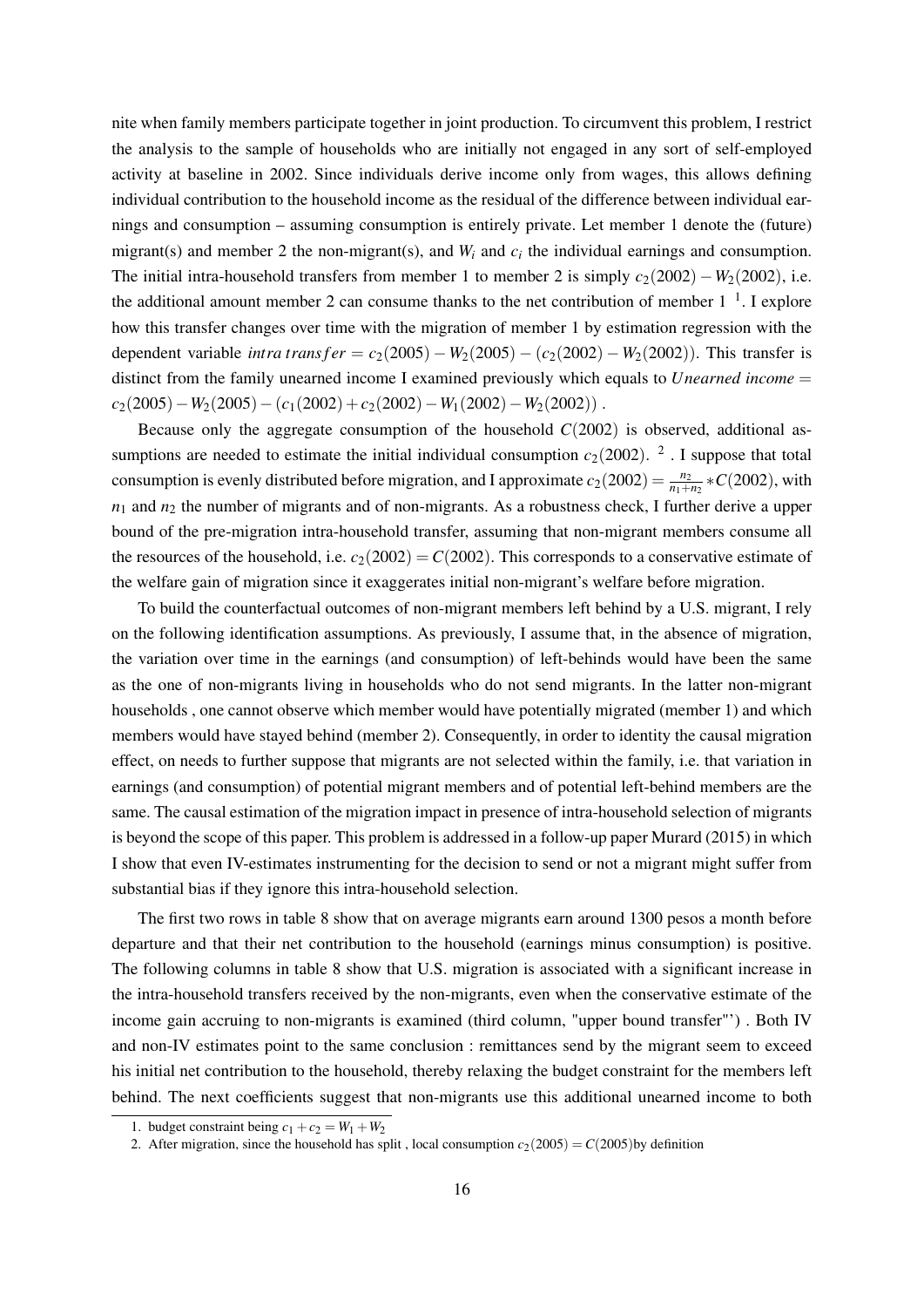consume more goods/services *and* purchase more time out of work – although IV-estimates are nonsignificant with respect to consumption  $<sup>1</sup>$ .</sup>

#### 5.6 Are remittances invested in productivity-enhancing farm inputs ?

The fact that members left behind increase their work in the farm (or in the business) can be either due to (i) a pure substitution effect as underlined by the model (ii) or productivity-enhancing investments in farm inputs as claimed by the NELM's theory. To disentangle the two explanations, I look at direct evidence of whether migration increases agricultural investments between the two survey rounds. Using data on annual farmers' expenditures on land inputs, as well as on household livestock assets, I provide in Panel C of table 10 in appendix estimates of migration impacts on four different inputs : draft animals (horses, mules, donkeys), production animals ( cows, pigs, goats or poultry whose meat and byproducts can be sold), soil/seeds inputs ( fertilizer, pesticides, improved seeds...) and other inputs such as tractor, yoke, irrigation, or fuels. I find no signs that migration modifies either the acquisition of these inputs or the yearly expenditures made on them<sup>2</sup>.

## 6 Conclusion

This paper reveals that migration of a household member to the U.S. increases the welfare of the rest of the family left behind in Mexico. Non migrants are better-off, once both the utility of consumption and the disutility of work are accounted for. I find converging evidence of both an income and a substitution effect, very much consistent with a set of predictions necessary implied by migration decisions taken to increase the family utility and to exploit earnings' differentials.

Due to the substitution effect, non-migrants are better-off because they can efficiently reallocate their labor to farm work whose productivity has immediately increased after the out-migration of a cultivator. Left-behinds do not yet increase their overall working time, but rather reduce their work in off-farm nonagricultural jobs by about the same amount they increase their farm work , consistently with a positive income effect of migration. Due the income effect, non-migrants do not completely offset the loss of migrant's farm labor, which causes a decline in the total income derived from local activities at origin. I further find indirect evidence that remittances sent by the migrant exceed his initial net contribution to the household income, thereby relaxing the budget constraint of non-migrants. In line with this, results indicate a significant increase in the consumption of non-migrants.

The main finding of this paper points to a welfare gain for the family left behind taken as a whole. However, results also suggest that migration modifies the intra-household division of labor along gender lines. The increased time of young and older women (15-35 and 36-54) in farm work, both in absolute terms and relative to men, is indicative of a changing division of labor which results from a differential

<sup>1.</sup> Note that the sum of the coefficients of non-migrants' consumption and total earnings is by construction equal to the coefficient of intra-household transfer.

<sup>2.</sup> An exception is the (IV-estimated) significant effect of U.S. migration on the ownership of production animals. However, the purchase of such animals can serve other purposes than increasing the farm production. Mexican households may use livestock as a form of precautionary savings.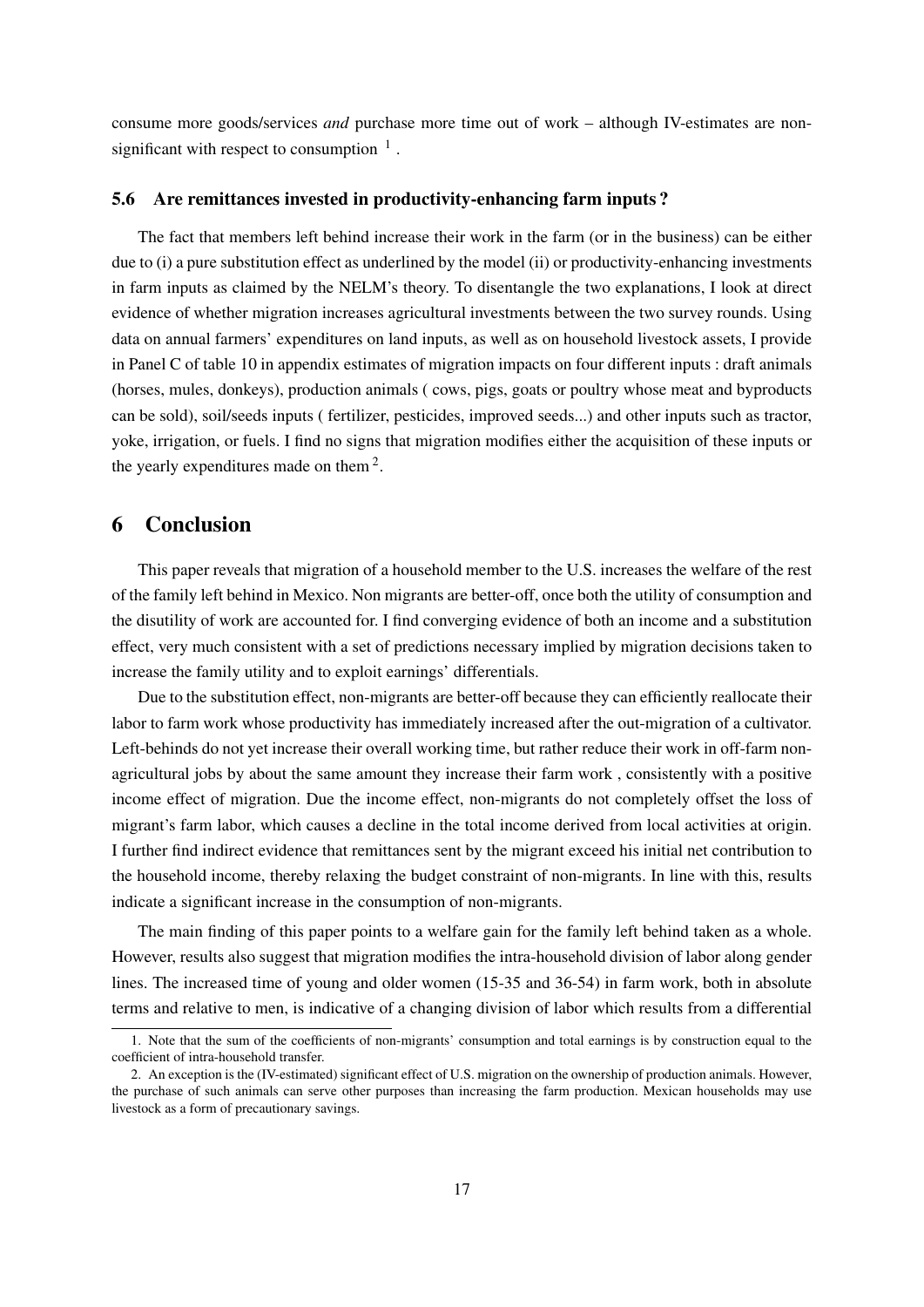adjustment to the out-migration of a household member – likely due to gendered labor market discrimination and off-farm wage gap, differential constraints and social norms. Some argue that left behind women's welfare have risen in Mexico as a consequence of an increased autonomy and new decisionmaking power as household heads (Antman ,2011). However, women may be more empowered at the expense of being overworked in the farm, with direct implications for their health. As IV-estimates strikingly suggest in table 9 (see appendix), 15-35 and 36-54 females are precisely the family members who, due to U.S. migration, are more likely to report lower health status and for whom the number of medical symptoms (flu,nausea,headache..)<sup>1</sup> has increased. Of course, further research is required to examine whether the potential gain in decision-making power that women left behind could benefit from within the household could be sufficient to balance out the negative effects in terms of reduction of leisure time.

More generally, other indicators than consumption and leisure need to be investigated to get a broader insight into the welfare effect of migration. The absence of a parent (or a child) certainly entails psychological cots for the children (or the parents) left behind. As table 9 in appendix shows, young women and elderly seem to suffer from greater level of depression and greater emotional distress due to the absence of a relative <sup>2</sup>. These issues require further investigation to formulate appropriate policy responses . One of which could be the reduction of restrictions on return migration to facilitate circular movements which could lower the physical and mental health costs caused by prolonged extra work on the farm and prolonged separation of families.

## References

- Acosta, P. (2006). Labor supply, school attendance, and remittances from international migration : the case of El Salvador. *World Bank Policy Research Working Paper*.
- Adams, R. H. (2011). Evaluating the Economic Impact of International Remittances On Developing Countries Using Household Surveys : A Literature Review. *Journal of Development Studies*, *47*(6), 809–828.
- Amuedo-Dorantes, C., & Pozo, S. (2006). Migration, remittances, and male and female employment patterns. *The American economic review*, *96*(2), 222–226.
- Antman, F. (2013). The impact of migration on family left behind. In K. F. Zimmermann, & A. Constant (Eds.) *International Handbook on the Economics of Migration*. Cheltenham, UK : Edward Elgar Publishing Limited.
- Antman, F. M. (2011). International Migration and Gender Discrimination among Children Left Behind. *American Economic Review*, *101*(3), 645–649.
- Bertoli, S., & Marchetta, F. (2014). Migration, remittances and poverty in Ecuador. *Journal of Development Studies*, *50*(8).

<sup>1. 20</sup> signs of different diseases reported in the last four week

<sup>2.</sup> Data from mental health module on 21 depressive symptoms. These questions capture various elements of distress, including sadness, loneliness, and fear and feelings of pessimism, uselessness, and a wish to die. Together, the symptoms are combined into a scale from 0 to 60 that has been validated against other mental health inventories in Mexico (Calderon 1997)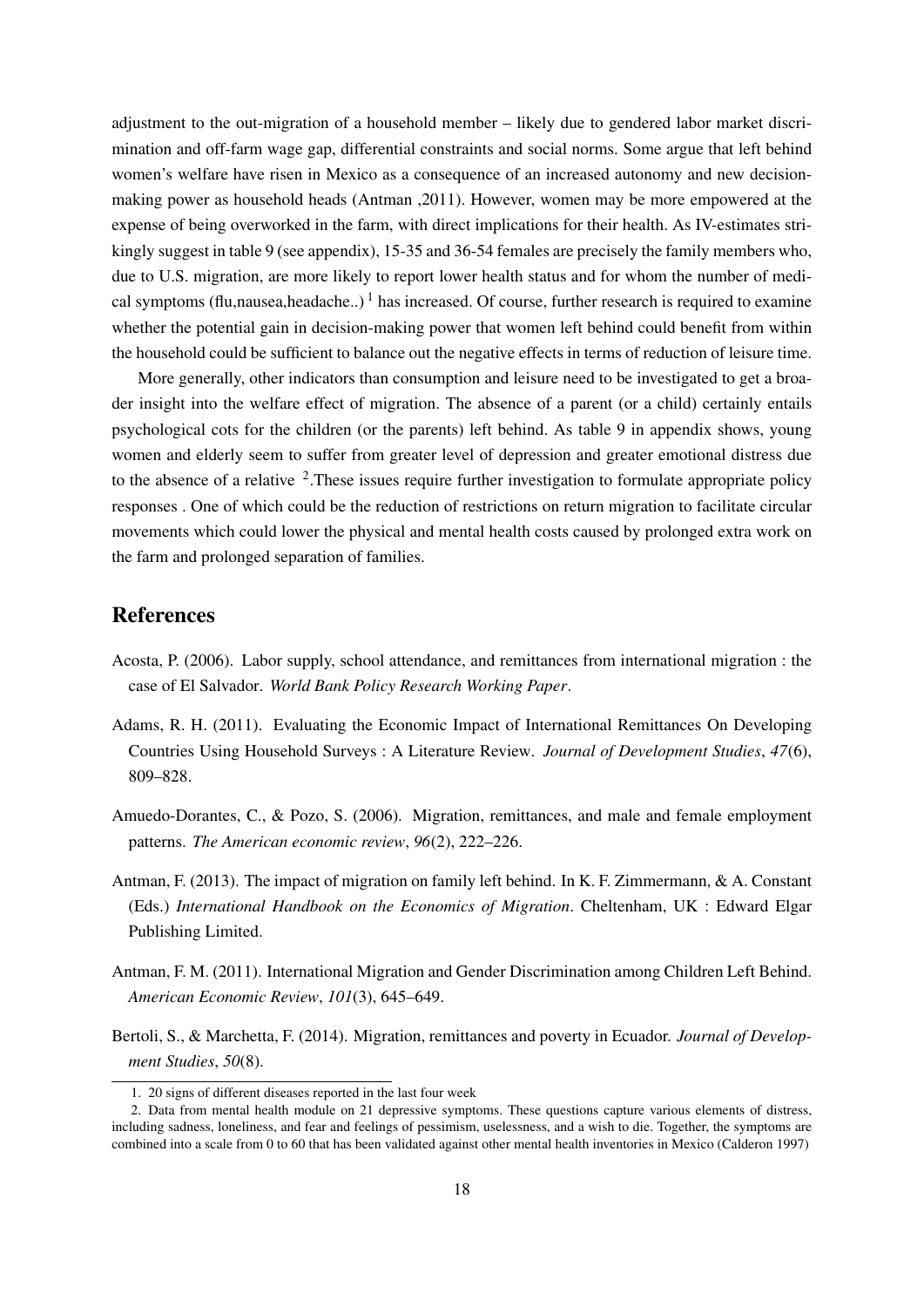- Binzel, C., & Assaad, R. (2011). Egyptian men working abroad : Labour supply responses by the women left behind. *Labour Economics*, *18*, S98–S114.
- Calderon, G. (1997). Un cuestionario para simplificar el diagnóstico del síndrome depresivo. *Revista de Neuro-Psiquiatría*, *60*, 127–135.
- Chang, H., yuan Dong, X., & MacPhail, F. (2011). Labor migration and time use patterns of the leftbehind children and elderly in rural China. *World Development*, *39*(12), 2199–2210.
- Clemens, M. A., Özden, C., & Rapoport, H. (2014). Migration and Development Research is Moving Far Beyond Remittances. *World Development*, *64*, 121–124.
- Cox-Edwards, A., & Rodríguez-Oreggia, E. (2009). Remittances and Labor Force Participation in Mexico : An Analysis Using Propensity Score Matching. *World Development*, *37*(5), 1004–1014.
- De Janvry, A., & Sadoulet, E. (2001). Income strategies among rural households in Mexico : The role of off-farm activities. *World development*, *29*(3).
- de la Fuente, A. (2010). Remittances and vulnerability to poverty in rural Mexico. *World Development*, *38*(6), 828–839.
- de Mel, S., McKenzie, D. J., & Woodruff, C. (2009). Measuring microenterprise profits : Must we ask how the sausage is made ? *Journal of Development Economics*, *88*(1), 19–31.
- Duran-Fernandez, R. (2007). A GIS Model of the National Road Network in Mexico. (July).
- Fernández-Huertas Moraga, J. (2013). Understanding different migrant selection patterns in rural and urban Mexico. *Journal of Development Economics*, *103*, 182–201.
- Filmer, D., & Pritchett, L. (2001). Estimating Wealth Effects Without Expenditure Data . Or Tears : An Application To Educational Enrollments In States Of India. *Demography*, *38*(1), 115–132.
- Hanson, G. (2007). Emigration, remittances, and labor force participation in Mexico. *Integration and Trade Journal*, *27*(2005), 73–105.
- Kaestner, R., & Malamud, O. (2010). Self-selection and international migration : New evidence from Mexico. *Review of Economics and Statistics*.
- Katz, E. G., & Correia, M. C. (2001). *The Economics of Gender in Mexico : work, family, state and market.*. World Bank Publications.
- Kim, N. (2007). The impact of remittances on labor supply : The case of Jamaica. *World Bank Policy Research Working Paper*, *4120*.
- Lokshin, M., & Glinskayai, E. (2008). The effect of male migration for work on employment patterns of females in Nepal. *World Bank Policy Research Working Paper*, (October).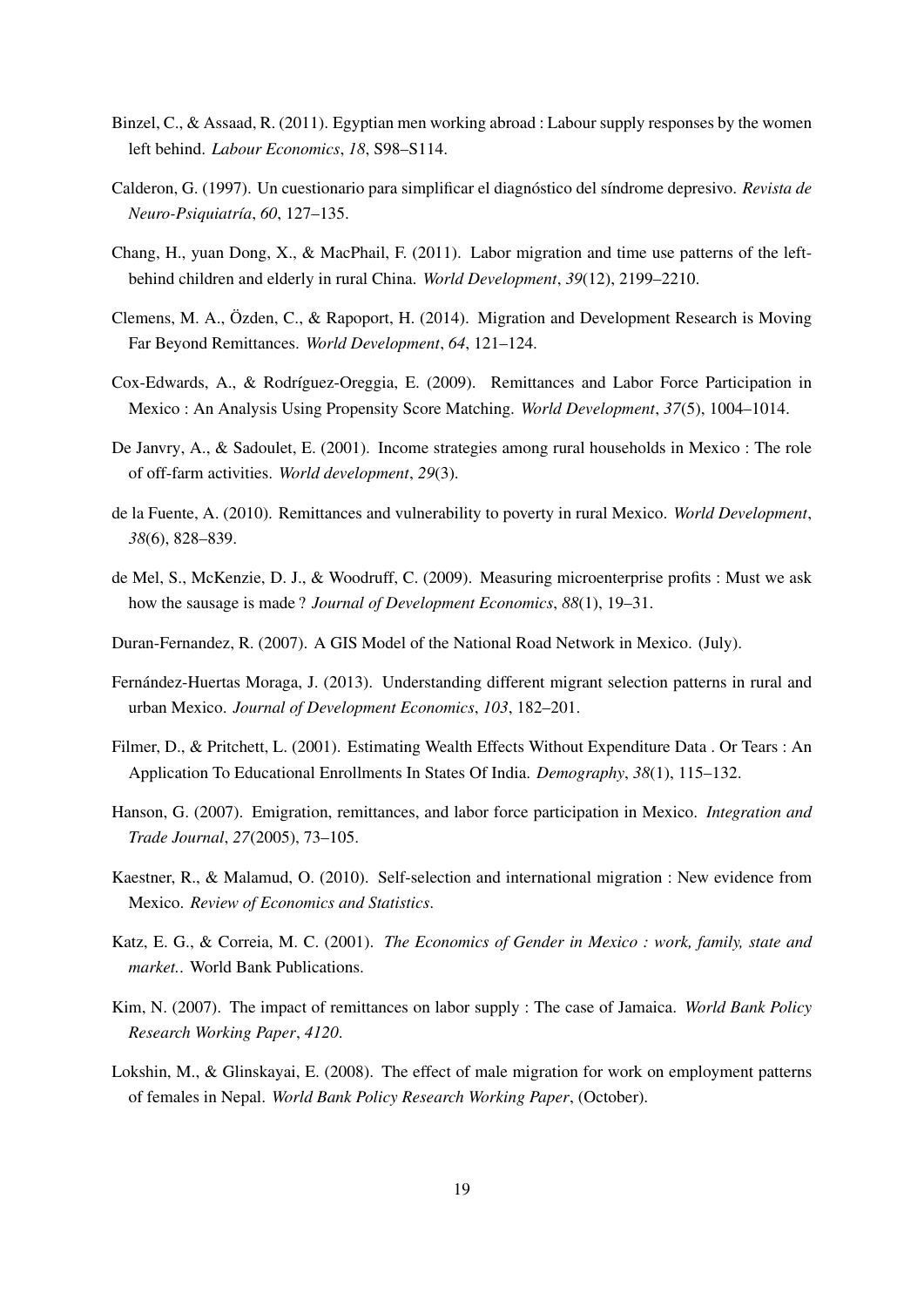- Lucas, R. E. (1997). Internal migration in developing countries. In M. Rosenzweig, & O. Stark (Eds.) *Handbook of population and family economics, vol. 1B.*, chap. 13, (pp. 721–798). Amsterdam : Elsevier Science B.V.
- Massey, D. S., & Parrado, E. A. (1998). International Migration and Business Formation in Mexico. *Social Science Quarterly*, *79*(1), 1–20.
- Mckenzie, D., & Rapoport, H. (2007). Network effects and the dynamics of migration and inequality : Theory and evidence from Mexico. *Journal of Development Economics*, *84*(1), 1–24.
- McKenzie, D., & Rapoport, H. (2011). Can migration reduce educational attainment ? Evidence from Mexico. *Journal of Population Economics*, *24*(4), 1331–1358.
- McKenzie, D. J. (2005). Measuring inequality with asset indicators. *Journal of Population Economics*, *18*(2), 229–260.
- Mendola, M. (2008). Migration and technological change in rural households : Complements or substitutes ? *Journal of Development Economics*, *85*(1-2), 150–175.
- Mendola, M., & Carletto, C. (2012). Migration and gender differences in the home labour market : Evidence from Albania. *Labour Economics*, *19*(6), 870–880.
- Mu, R., & van de Walle, D. (2011). Left behind to farm ? Women's labor re-allocation in rural China. *Labour Economics*, *18*, S83–S97.
- Murard, E. (2015). The impact of migration on family left behind : estimation in presence of intrahousehold selection of migrants. *Work-in-Progress - Paris School of Economics*.
- Rodriguez, E., & Tiongson, E. (2001). Temporary migration overseas and household labor supply : evidence from urban Philippines. *International Migration Review*, *35*(3), 709–725.
- Rozelle, S., Taylor, J., & DeBrauw, A. (1999). Migration, remittances, and agricultural productivity in China. *The American Economic Review*, *89*(2).
- Rubalcava, L., & Teruel, G. (2006). User's Guide for the Mexican Family Life Survey First Wave.
- Rubalcava, L., & Teruel, G. (2008). User's Guide for the Mexican Family Life Survey Second Wave.
- Sadoulet, E., De Janvry, A., & Benjamin, C. (1998). Household behavior with imperfect labor markets. *Industrial Relations : A Journal of Economy and Society*, *37*(1), 85–108.
- Schiff, M. (2008). On the underestimation of migration's income and poverty impact. *Review of Economics of the Household*, *6*(3), 267–284.
- Stark, O. (1991). *The migration of labor*. Oxford : Blackwell.
- Stark, O., & Lucas, R. (1988). Migration, remittances, and the family. *Economic Development and Cultural Change*, *36*(3), 465–481.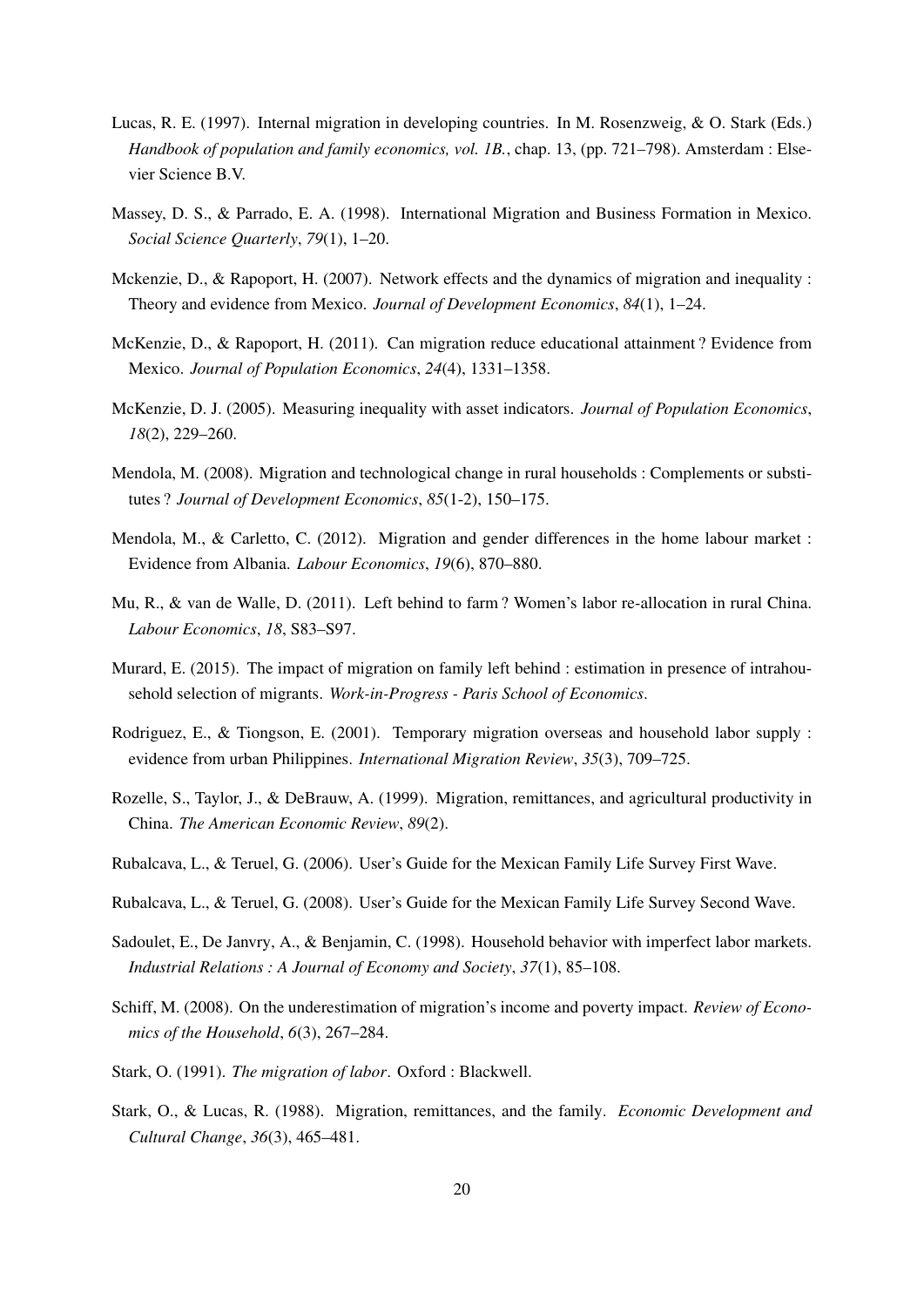- Taylor, J. E., & Lopez-Feldman, A. (2010). Does Migration Make Rural Households More Productive ? Evidence from Mexico. *Journal of Development Studies*, *46*(1), 68–90.
- Taylor, J. E., Mora, J., Adams, R., & Lopez-feldman, A. (2005). Remittances , Inequality and Poverty : Evidence from Rural Mexico by.
- Winters, P., Janvry, A. D., & Sadoulet, E. (2001). Family and community networks in Mexico-U.S. migration. *Journal of human resources*, *36*(1), 159–184.
- Woodruff, C., & Zenteno, R. (2007). Migration networks and microenterprises in Mexico. *Journal of Development Economics*, *82*(2), 509–528.
- Wouterse, F., & Taylor, J. (2008). Migration and Income Diversification : Evidence from Burkina Faso. *World Development*, *36*(4), 625–640.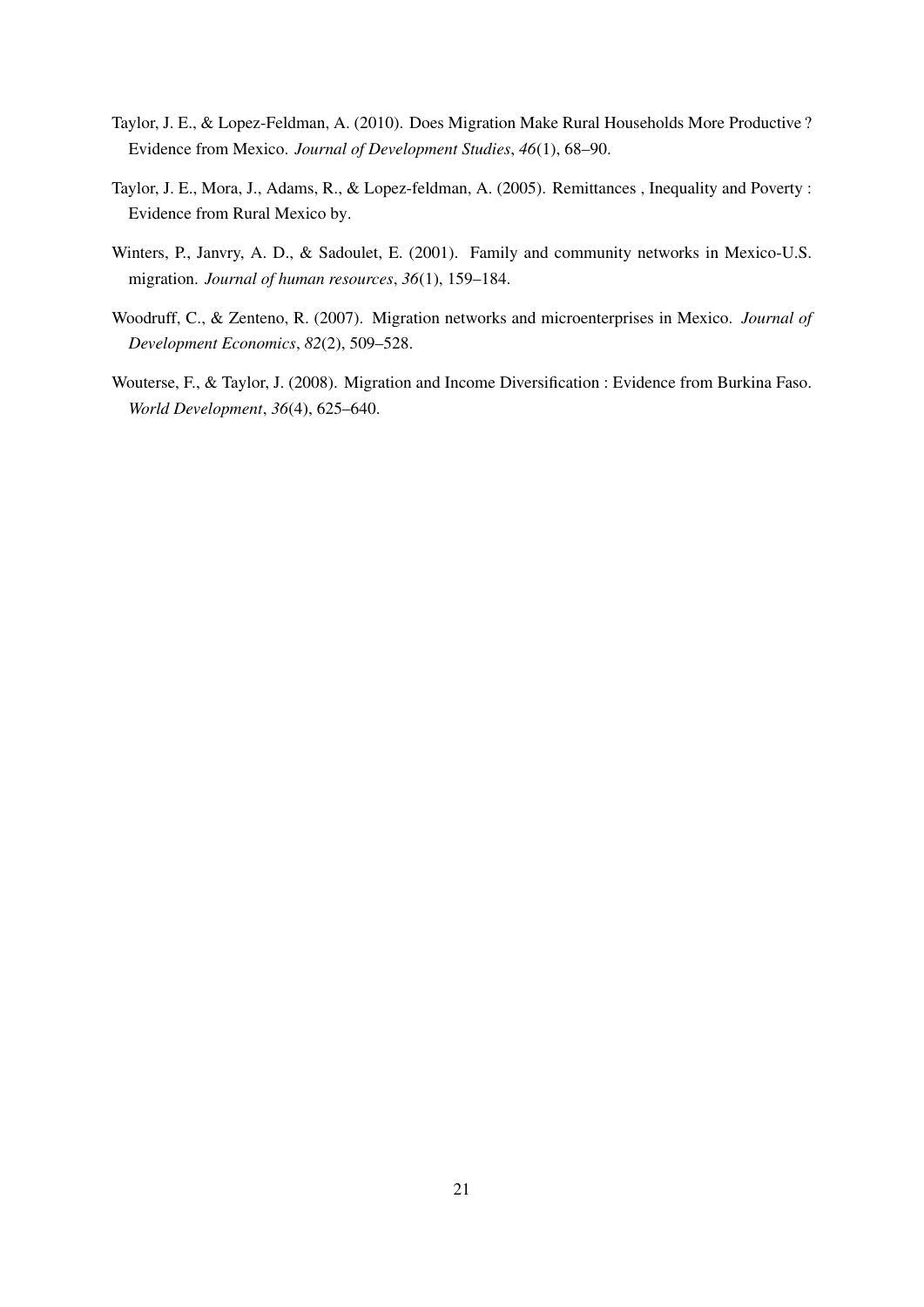# Tables

TABLE 1 – Participation and hours in different activities in rural areas at baseline in 2002

|                                            | $15 - 35$ | Male<br>$36 - 54$ | $55+$ | $15 - 35$ | Female<br>$36 - 54$ | $55+$ |
|--------------------------------------------|-----------|-------------------|-------|-----------|---------------------|-------|
| Labor force                                |           |                   |       |           |                     |       |
| Work last week                             | 0.77      | 0.92              | 0.67  | 0.28      | 0.27                | 0.16  |
| Agricultural wage work                     | 0.25      | 0.28              | 0.14  | 0.04      | 0.05                | 0.01  |
| Non agricultural wage work                 | 0.37      | 0.29              | 0.12  | 0.20      | 0.11                | 0.03  |
| Self-employed work                         | 0.20      | 0.39              | 0.45  | 0.09      | 0.17                | 0.12  |
| Time use data                              |           |                   |       |           |                     |       |
| Family farm work                           | 0.21      | 0.28              | 0.32  | 0.07      | 0.10                | 0.08  |
| Time out of work                           |           |                   |       |           |                     |       |
| Household chores (weekly hours)            | 4.09      | 4.45              | 3.82  | 21.31     | 28.47               | 21.61 |
| Caring for children/elderly (weekly hours) | 2.54      | 1.83              | 0.58  | 16.82     | 11.94               | 5.13  |
| School attendance                          | 0.18      | 0.01              | 0.00  | 0.16      | 0.00                | 0.00  |
| Migration                                  |           |                   |       |           |                     |       |
| US migrant                                 | 0.10      | 0.02              | 0.00  | 0.05      | 0.00                | 0.00  |
| Mexico migrant                             | 0.04      | 0.00              | 0.00  | 0.04      | 0.00                | 0.00  |
| <b>Observations</b>                        | 1683      | 976               | 455   | 1988      | 1008                | 449   |

TABLE 2 – First-stage results - Prediction of U.S. migration (linear regression)

|                                                   |                        | (1)                      | (2)        |         |  |
|---------------------------------------------------|------------------------|--------------------------|------------|---------|--|
|                                                   |                        | Sample of non-migrant    | Sample of  |         |  |
|                                                   |                        | individual (working-age) | households |         |  |
| <i>Instrument</i> :                               |                        |                          |            |         |  |
| 1995-2000 U.S. migration rate in the municipality | $0.024***$             | (0.006)                  | $0.026***$ | (0.005) |  |
| F-stat clustered at the municipality level        | 17                     |                          | 24         |         |  |
| F-stat non clustered                              | 256                    |                          | 107        |         |  |
| Municipal level variables                         |                        |                          |            |         |  |
| 1995 population( $log$ )                          | $-0.002$               | (0.011)                  | $-0.013$   | (0.012) |  |
| 2000 median income(log)                           | $-0.083***$            | (0.029)                  | $-0.062**$ | (0.027) |  |
| distance to closest town (log)                    | $-0.002$               | (0.004)                  | $-0.004$   | (0.004) |  |
| Closest town characteristics:                     |                        |                          |            |         |  |
| 2002 population (log)                             | $-0.017$               | (0.014)                  | $-0.013$   | (0.014) |  |
|                                                   | Continued on next page |                          |            |         |  |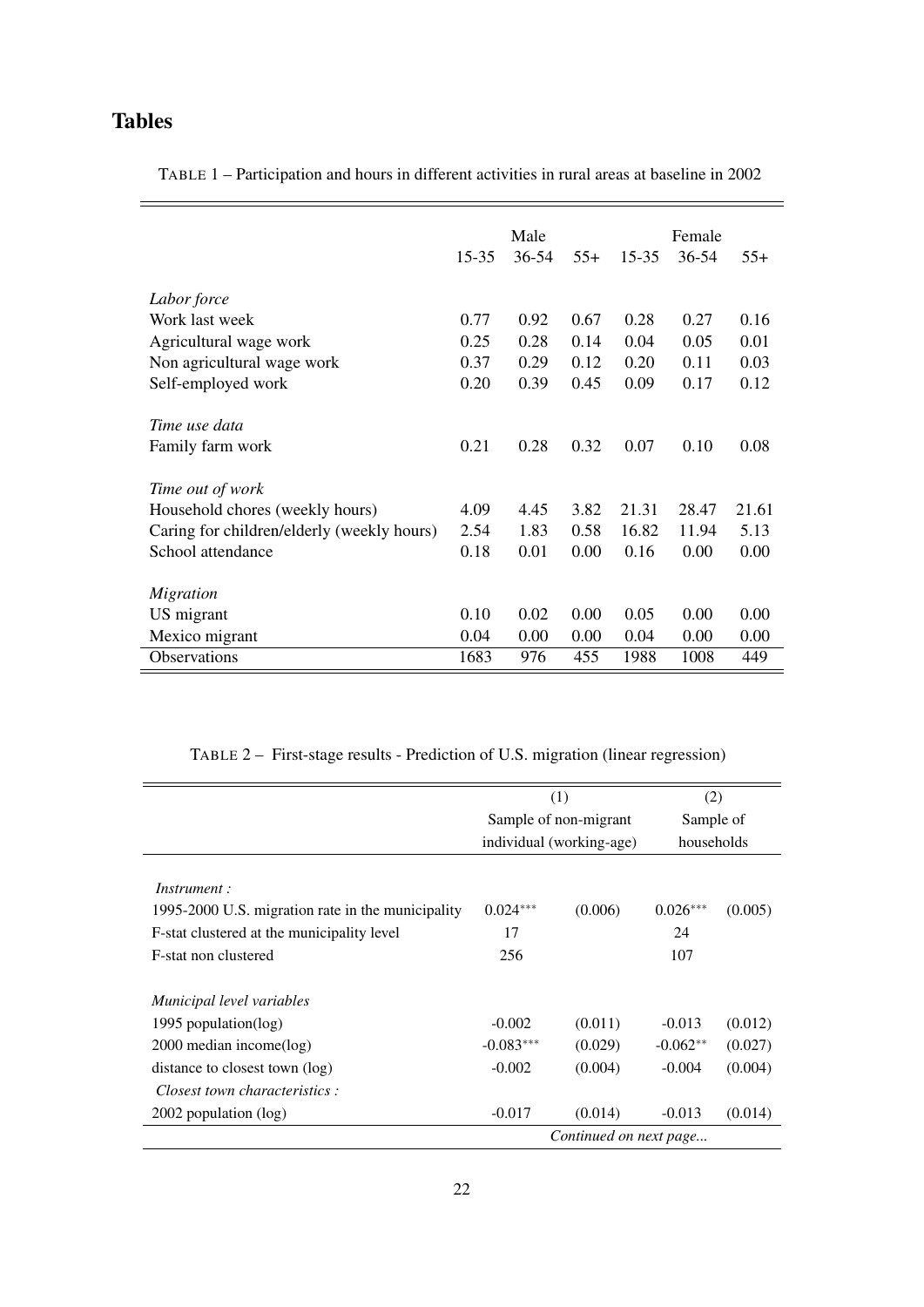| Continuation of table 2                           |             |                          |            |         |  |
|---------------------------------------------------|-------------|--------------------------|------------|---------|--|
|                                                   |             | (1)                      | (2)        |         |  |
|                                                   |             | Sample of non-migrant    | Sample of  |         |  |
|                                                   |             | individual (working-age) | households |         |  |
| 2002 men employment rate                          | 0.002       | (0.003)                  | 0.003      | (0.003) |  |
| 2002 share of high wage-earners                   | $0.002**$   | (0.001)                  | $0.001*$   | (0.001) |  |
| 2005-2002 variation in population (log)           | $-0.004$    | (0.024)                  | $-0.011$   | (0.025) |  |
| 2005-2002 variation in men employment rate        | 0.002       | (0.002)                  | 0.003      | (0.002) |  |
| 2005-2002 variation in share of high wage-earners | $-0.001$    | (0.002)                  | $-0.002$   | (0.002) |  |
| state gdp growth 2000-2006                        | 0.002       | (0.002)                  | 0.001      | (0.003) |  |
| Individual characteristics                        |             |                          |            |         |  |
| sex female                                        | $-0.061$    | (0.066)                  |            |         |  |
| $\mathbf{AGE}$                                    | $-0.005**$  | (0.003)                  |            |         |  |
| sq age /100                                       | $0.011***$  | (0.004)                  |            |         |  |
| female*AGE                                        | $0.009***$  | (0.003)                  |            |         |  |
| female*sq age /100                                | $-0.014***$ | (0.004)                  |            |         |  |
| years of education                                | 0.002       | (0.002)                  |            |         |  |
| single                                            | 0.032       | (0.021)                  |            |         |  |
| female*single                                     | $-0.017$    | (0.018)                  |            |         |  |
| female*years of education                         | $-0.002$    | (0.002)                  |            |         |  |
| Household characteristics                         |             |                          |            |         |  |
| household size                                    | $0.013**$   | (0.007)                  | $0.012**$  | (0.006) |  |
| number of males 14-35                             | $0.019*$    | (0.011)                  | $0.026**$  | (0.012) |  |
| number of females 14-35                           | 0.014       | (0.011)                  | 0.021      | (0.013) |  |
| number of males 36-54                             | $-0.015$    | (0.017)                  | $-0.016$   | (0.014) |  |
| number of females 36-54                           | 0.015       | (0.015)                  | $0.056***$ | (0.016) |  |
| number of elderly 55+                             | $-0.026**$  | (0.012)                  | $-0.009$   | (0.010) |  |
| Highest educ level in hh : secondary              | 0.014       | (0.019)                  | 0.024      | (0.018) |  |
| Highest educ level in hh : post-secondary         | $-0.045*$   | (0.023)                  | $-0.045**$ | (0.019) |  |
| Wealth index from PCA                             | 0.002       | (0.006)                  | $-0.001$   | (0.005) |  |
| sq wealth index /100                              | $-0.275$    | (0.178)                  | $-0.375**$ | (0.178) |  |
| log hh social transfers                           | $-0.003$    | (0.002)                  | $-0.003$   | (0.002) |  |
| <b>Household Shocks</b>                           |             |                          |            |         |  |
| death of a household member 2000-2002             | $-0.005$    | (0.066)                  | $-0.017$   | (0.050) |  |
| illness of a household member 2000-2002           | 0.004       | (0.027)                  | 0.013      | (0.028) |  |
| Business failure 2000-2002                        | 0.007       | (0.035)                  | 0.002      | (0.031) |  |
| House, crop, asset losses 2000-2002               | 0.008       | (0.030)                  | 0.004      | (0.030) |  |
| death of a household member 2002-2005             | $-0.029$    | (0.048)                  | $-0.071$   | (0.044) |  |
| Business failure 2002-2005                        | 0.027       | (0.036)                  | 0.007      | (0.031) |  |
| House, crop, asset losses 2002-2005               | $0.058*$    | (0.030)                  | $0.051*$   | (0.026) |  |
| Observations                                      | 5526        |                          | 2029       |         |  |
| R2                                                | 0.195       |                          | 0.200      |         |  |

Significance levels :  $* = 10\%$ ;  $** = 5\%$ ;  $** = 1\%$ . Standard errors in parenthesis.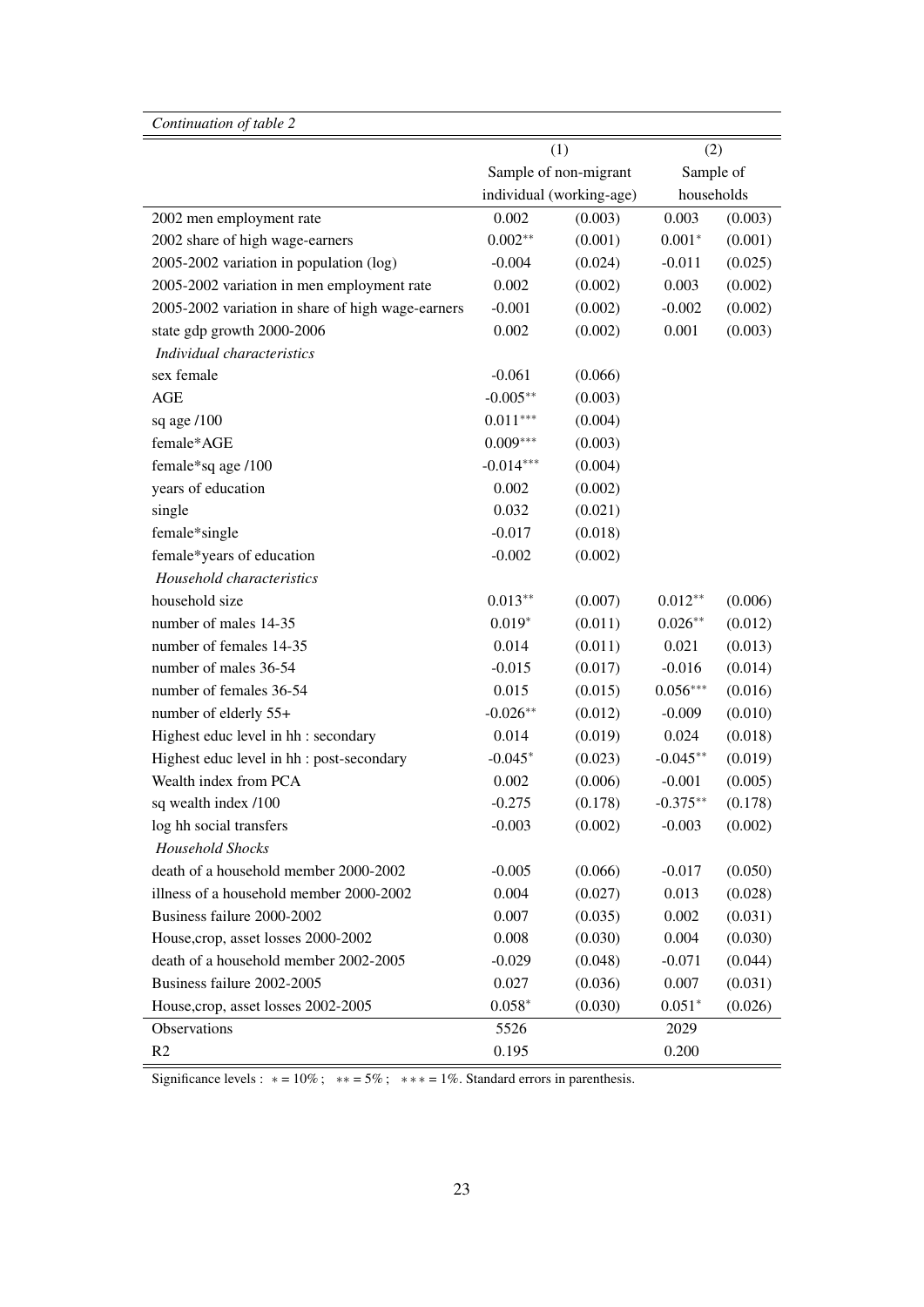|                       | Any work          |                      | Non-agricultural<br>wage work |                         | Agricultural<br>wage work |                      | Self-employed<br>work |                      | Family farm<br>work |                      |
|-----------------------|-------------------|----------------------|-------------------------------|-------------------------|---------------------------|----------------------|-----------------------|----------------------|---------------------|----------------------|
| Participation         |                   |                      |                               |                         |                           |                      |                       |                      |                     |                      |
| US mig                | $0.05*$<br>(1.86) |                      | $-0.03$<br>$(-1.36)$          |                         | $-0.00$<br>$(-0.11)$      |                      | $0.07***$<br>(2.95)   |                      | $0.05*$<br>(1.87)   |                      |
| US mig $* 55+$ male   |                   | $0.16**$<br>(2.16)   |                               | 0.01<br>(0.18)          |                           | $-0.01$<br>$(-0.23)$ |                       | $0.16**$<br>(2.02)   |                     | 0.01<br>(0.13)       |
| US mig $* 55+$ fem    |                   | 0.08<br>(1.00)       |                               | 0.04<br>(1.52)          |                           | 0.03<br>(1.01)       |                       | 0.01<br>(0.09)       |                     | $-0.05$<br>$(-0.76)$ |
| US mig * 36-54 fem    |                   | $0.10**$<br>(2.07)   |                               | $-0.00$<br>$(-0.16)$    |                           | $-0.00$<br>$(-0.30)$ |                       | $0.10**$<br>(2.34)   |                     | $0.07*$<br>(1.92)    |
| US mig * 36-54 male   |                   | $-0.00$<br>$(-0.06)$ |                               | 0.03<br>(0.53)          |                           | $-0.02$<br>$(-0.34)$ |                       | $-0.02$<br>$(-0.23)$ |                     | $-0.06$<br>$(-0.73)$ |
| US mig * 15-35 fem    |                   | $-0.04$<br>$(-1.02)$ |                               | $-0.10***$<br>$(-2.88)$ |                           | 0.00<br>(0.12)       |                       | 0.05<br>(1.47)       |                     | $0.06*$<br>(1.82)    |
| US mig $*$ 15-35 male |                   | $0.11*$<br>(1.84)    |                               | $-0.05$<br>$(-0.70)$    |                           | 0.01<br>(0.08)       |                       | $0.14*$<br>(1.86)    |                     | $0.25**$<br>(2.39)   |
| Hours per week        |                   |                      |                               |                         |                           |                      |                       |                      |                     |                      |
| US mig                | 1.58<br>(1.28)    |                      | $-1.26$<br>$(-1.32)$          |                         | 0.25<br>(0.37)            |                      | $2.62**$<br>(2.32)    |                      | $2.38***$<br>(2.90) |                      |
| US mig $* 55+$ male   |                   | 6.13<br>(1.35)       |                               | 0.52<br>(0.22)          |                           | 0.40<br>(0.15)       |                       | 5.23<br>(1.18)       |                     | 2.80<br>(0.68)       |
| US mig $* 55+$ fem    |                   | 0.77<br>(0.35)       |                               | 0.99<br>(1.31)          |                           | 1.07<br>(1.13)       |                       | $-1.27$<br>$(-0.63)$ |                     | 1.56<br>(0.92)       |
| US mig * 36-54 fem    |                   | $4.10**$<br>(2.25)   |                               | 1.42<br>(1.47)          |                           | $-0.35$<br>$(-0.60)$ |                       | $3.04*$<br>(1.93)    |                     | $2.78***$<br>(3.29)  |
| US mig $*$ 36-54 male |                   | $-1.10$<br>$(-0.34)$ |                               | $-0.19$<br>$(-0.06)$    |                           | $-0.93$<br>$(-0.37)$ |                       | 0.04<br>(0.01)       |                     | 0.46<br>(0.13)       |
| US mig * 15-35 fem    |                   | $-2.74$<br>$(-1.54)$ |                               | $-4.16**$<br>$(-2.46)$  |                           | 0.19<br>(0.44)       |                       | 1.26<br>(1.00)       |                     | $1.54***$<br>(3.27)  |
| US mig * 15-35 male   |                   | $6.95*$<br>(1.74)    |                               | $-3.90$<br>$(-1.18)$    |                           | 2.12<br>(0.65)       |                       | $8.78***$<br>(2.18)  |                     | $6.28**$<br>(2.51)   |
| Observations          | 5517              | 5517                 | 5502                          | 5502                    | 5502                      | 5502                 | 5502                  | 5502                 | 4632                | 4632                 |

|  | TABLE 3 – Effect of U.S. migration. NON-IV estimates (Diff-in-diff 2005-2002) |  |  |  |
|--|-------------------------------------------------------------------------------|--|--|--|
|--|-------------------------------------------------------------------------------|--|--|--|

*t* statistics in parentheses

<sup>∗</sup> *p* < 0.10, ∗∗ *p* < 0.05, ∗∗∗ *p* < 0.01

. Standard errors clustered at the household level

Controls of the regressions are : individual age, sex, educational attainment and marital status, household size and demographic composition,highest level of education in the family, education of the household head , quadratic form of household wealth index, social transfers received, reported household shocks between 2000 and 2005 . Municipal level variables include 2000 municipal median income and

distance to closest town, initial levels and changes in the yearly averages of the municipal population, of the male employment rate and of the percentage of high-wage earners. State dummies are included.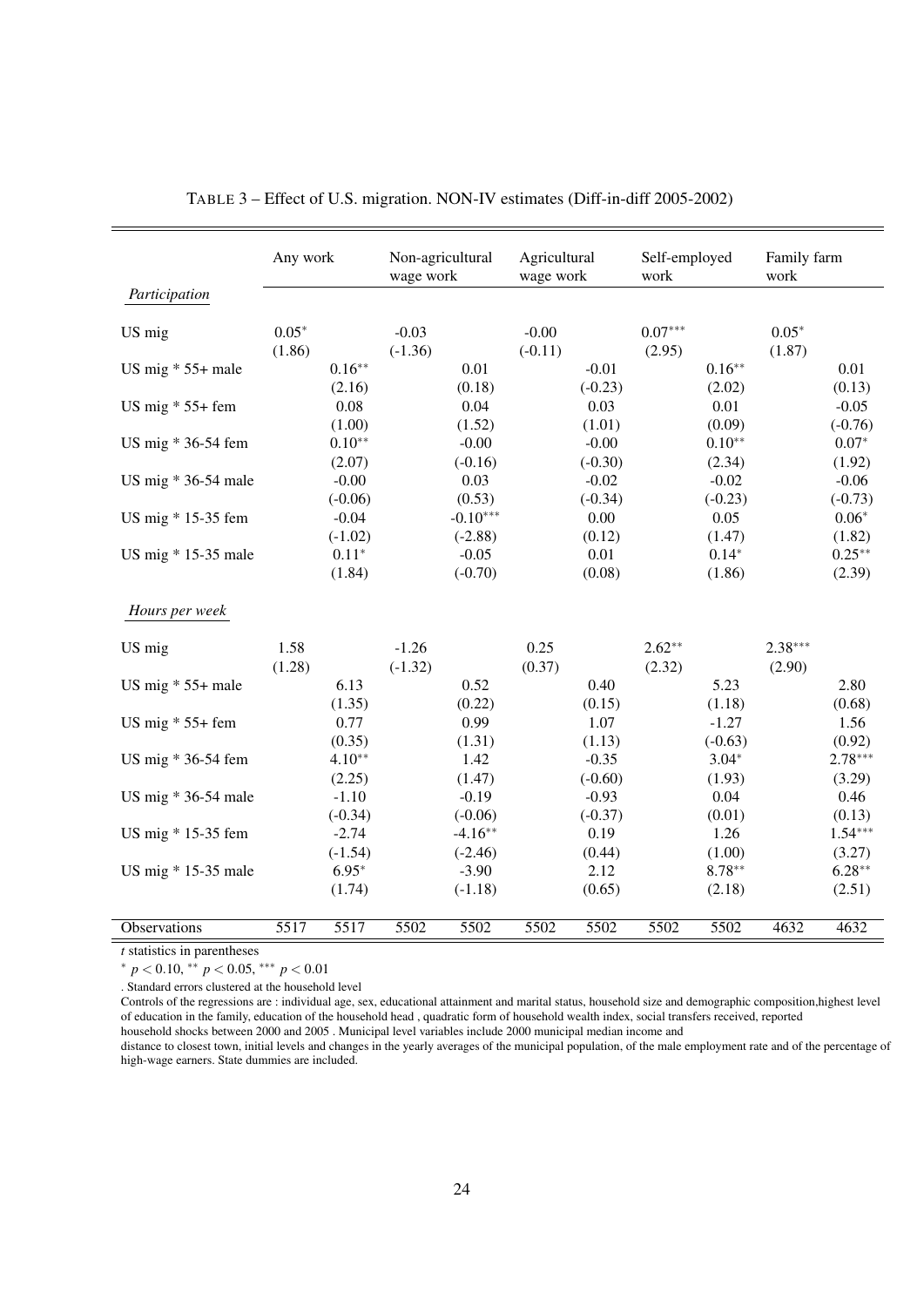|                       | Any work       |                      | Non-agri<br>wage work |                        | Agricultural<br>wage work |                      | Self-employed<br>work |                       | Family farm<br>work  |                        |
|-----------------------|----------------|----------------------|-----------------------|------------------------|---------------------------|----------------------|-----------------------|-----------------------|----------------------|------------------------|
| Participation         |                |                      |                       |                        |                           |                      |                       |                       |                      |                        |
| US mig                | 0.11<br>(0.95) |                      | $-0.14$<br>$(-1.38)$  |                        | 0.06<br>(0.69)            |                      | 0.19<br>(1.63)        |                       | 0.14<br>(1.02)       |                        |
| US mig $* 55+$ male   |                | 0.05<br>(0.24)       |                       | 0.03<br>(0.25)         |                           | 0.09<br>(0.53)       |                       | $-0.07$<br>$(-0.26)$  |                      | $-0.26$<br>$(-0.76)$   |
| US mig $* 55+$ fem    |                | 0.06<br>(0.30)       |                       | $-0.03$<br>$(-0.26)$   |                           | $-0.05$<br>$(-0.61)$ |                       | 0.15<br>(0.65)        |                      | $-0.18$<br>$(-0.75)$   |
| US mig * 36-54 fem    |                | $0.31**$<br>(2.07)   |                       | 0.14<br>(1.47)         |                           | $0.01\,$<br>(0.09)   |                       | 0.17<br>(1.30)        |                      | $0.24**$<br>(2.12)     |
| US mig $*$ 36-54 male |                | 0.12<br>(0.61)       |                       | $-0.40$<br>$(-1.54)$   |                           | 0.10<br>(0.40)       |                       | 0.43<br>(1.25)        |                      | 0.07<br>(0.19)         |
| US mig * 15-35 fem    |                | $-0.03$<br>$(-0.14)$ |                       | $-0.26*$<br>$(-1.72)$  |                           | $-0.06$<br>$(-0.91)$ |                       | $0.29**$<br>(1.96)    |                      | $0.34**$<br>(2.48)     |
| US mig $*$ 15-35 male |                | 0.11<br>(0.29)       |                       | $-0.48$<br>$(-1.07)$   |                           | 0.57<br>(1.41)       |                       | 0.02<br>(0.05)        |                      | $0.02\,$<br>(0.04)     |
| Hours per week        |                |                      |                       |                        |                           |                      |                       |                       |                      |                        |
| US mig                | 3.70<br>(0.65) |                      | $-4.21$<br>$(-0.89)$  |                        | 3.40<br>(0.92)            |                      | 4.65<br>(0.92)        |                       | $-0.83$<br>$(-0.21)$ |                        |
| US mig $* 55+$ male   |                | $-8.87$<br>$(-0.74)$ |                       | 6.84<br>(1.02)         |                           | 2.86<br>(0.41)       |                       | $-18.50$<br>$(-1.48)$ |                      | $-20.85*$<br>$(-1.66)$ |
| US mig $* 55+$ fem    |                | $-1.33$<br>$(-0.17)$ |                       | 0.93<br>(0.22)         |                           | 0.51<br>(0.18)       |                       | $-2.72$<br>$(-0.37)$  |                      | 0.85<br>(0.17)         |
| US mig * 36-54 fem    |                | $12.57**$<br>(2.12)  |                       | 6.90<br>(1.63)         |                           | 1.28<br>(0.58)       |                       | 4.47<br>(0.98)        |                      | $4.38*$<br>(1.74)      |
| US mig $*$ 36-54 male |                | 12.73<br>(0.76)      |                       | $-12.70$<br>$(-0.90)$  |                           | 7.40<br>(0.56)       |                       | 18.19<br>(0.96)       |                      | $-0.94$<br>$(-0.07)$   |
| US mig * 15-35 fem    |                | $-0.28$<br>$(-0.04)$ |                       | $-11.11*$<br>$(-1.66)$ |                           | $-1.15$<br>$(-0.43)$ |                       | $12.06**$<br>(2.21)   |                      | $5.06*$<br>(1.88)      |
| US mig $*$ 15-35 male |                | 4.47<br>(0.22)       |                       | $-23.52$<br>$(-1.09)$  |                           | 23.57<br>(1.26)      |                       | 5.06<br>(0.27)        |                      | $-13.61$<br>$(-0.76)$  |
| Observations          | 5517           | 5517                 | 5502                  | 5502                   | 5502                      | 5502                 | 5502                  | 5502                  | 4632                 | 4632                   |

| TABLE 4 – Effect of U.S. migration . IV estimates (Municipal migration rate as instrument) |  |  |
|--------------------------------------------------------------------------------------------|--|--|
|                                                                                            |  |  |

*t* statistics in parentheses

<sup>∗</sup> *p* < 0.10, ∗∗ *p* < 0.05, ∗∗∗ *p* < 0.01

Standard errors in parenthesis and clustered at the municipal level

Controls of the regressions are : individual age, sex, educational attainment and marital status, household size and demographic composition,highest level of education in the family, education of the household head , quadratic form of household wealth index, social transfers received,

household shocks between 2000 and 2005. Municipal level variables include 2000 municipal median income and

distance to closest town, initial levels and changes in the yearly averages of the municipal population, of the male employment rate and of the percentage of high-wage earners. State dummies not included.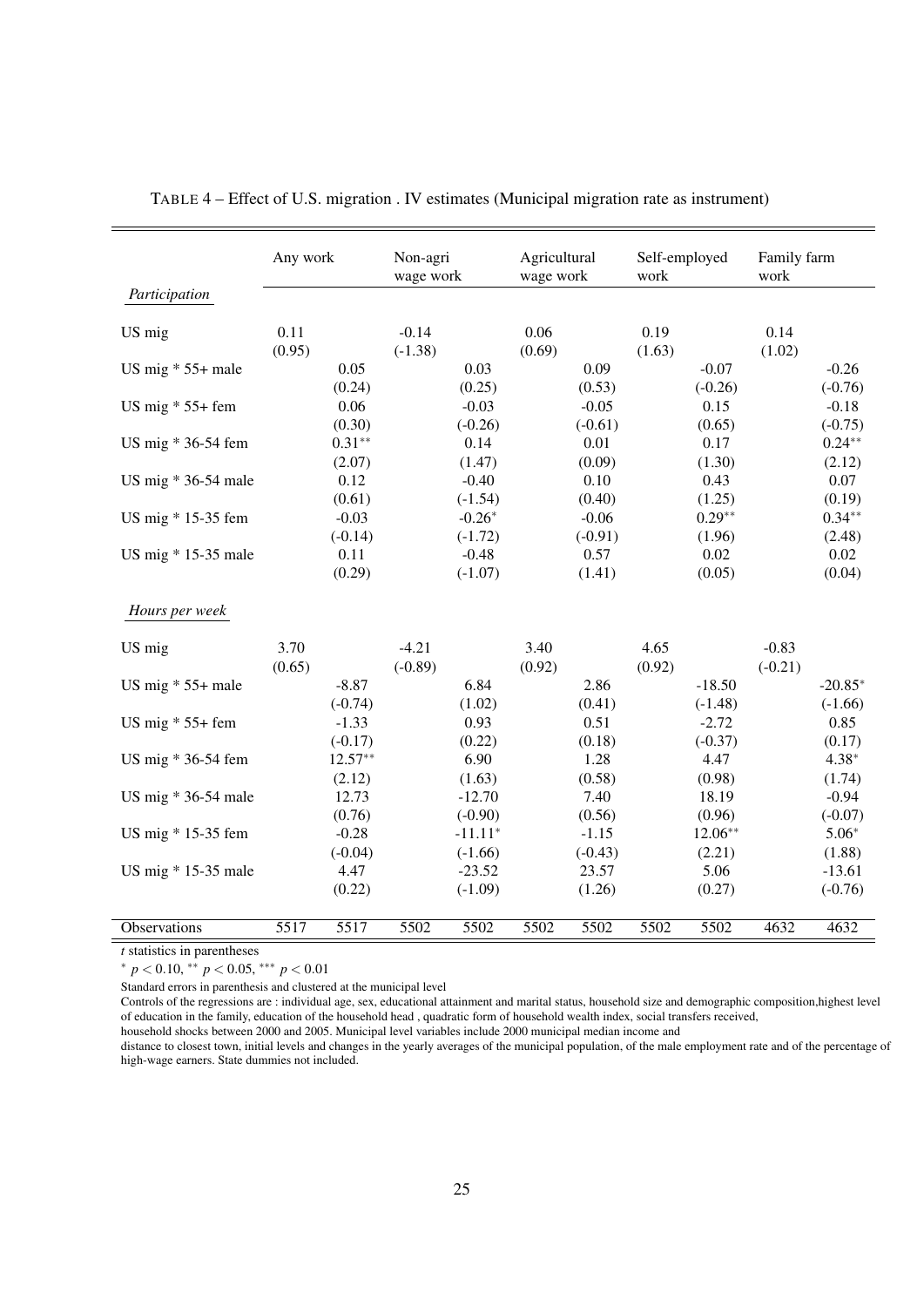|                                                           | Self-employed work |               |        | Family farm work |           |               |         |              |
|-----------------------------------------------------------|--------------------|---------------|--------|------------------|-----------|---------------|---------|--------------|
|                                                           |                    | Participation |        | Weekly hours     |           | Participation |         | Weekly hours |
| Panel A : sample of households engaged in self-employment |                    |               |        |                  |           |               |         |              |
| US mig                                                    | 0.04               |               | 1.71   |                  | $0.08*$   |               | $2.43*$ |              |
|                                                           | (1.00)             |               | (0.79) |                  | (1.72)    |               | (1.67)  |              |
| US mig* Self-emp. worker mig                              | $0.11*$            |               | 3.36   |                  | $-0.01$   |               | 1.80    |              |
|                                                           | (1.65)             |               | (1.09) |                  | $(-0.14)$ |               | (0.77)  |              |
| US mig $* 55+$                                            |                    | 0.02          |        | 2.57             |           | 0.08          |         | $-0.49$      |
|                                                           |                    | (0.22)        |        | (0.48)           |           | (0.58)        |         | $(-0.09)$    |
| US mig $*15-54$ fem                                       |                    | 0.04          |        | 0.56             |           | $0.10**$      |         | $3.07***$    |
|                                                           |                    | (0.88)        |        | (0.28)           |           | (2.23)        |         | (3.03)       |
| US mig $*15-54$ male                                      |                    | 0.05          |        | 3.24             |           | 0.06          |         | 2.56         |
|                                                           |                    | (0.60)        |        | (0.67)           |           | (0.53)        |         | (0.76)       |
| US mig*Self-emp. worker mig $* 55+$                       |                    | 0.14          |        | $-3.89$          |           | $-0.12$       |         | $-0.08$      |
|                                                           |                    | (0.94)        |        | $(-0.51)$        |           | $(-0.70)$     |         | $(-0.01)$    |
| US mig*Self-emp. worker mig*15-54 fem                     |                    | 0.04          |        | 2.33             |           | $-0.05$       |         | 0.81         |
|                                                           |                    | (0.48)        |        | (0.74)           |           | $(-0.70)$     |         | (0.52)       |
| US mig*Self-emp. worker mig*15-54 male                    |                    | $0.24**$      |        | $15.67**$        |           | 0.19          |         | 7.38         |
|                                                           |                    | (2.05)        |        | (2.09)           |           | (0.98)        |         | (1.02)       |
| Observations                                              | 2621               | 2621          | 2467   | 2467             | 2182      | 2182          | 2169    | 2169         |

TABLE 5 – Heterogeneous effect of U.S. migration depending on initial migrant's occupation. Non-IV estimates

*Panel B : sample of households engaged in farming*

| US mig                          | 0.06    |           | 2.22   |            | $-0.04$   |           | $4.71***$ |           |
|---------------------------------|---------|-----------|--------|------------|-----------|-----------|-----------|-----------|
|                                 | (1.26)  |           | (1.03) |            | $(-0.77)$ |           | (2.51)    |           |
| US mig*Farmer mig               | $0.10*$ |           | 3.25   |            | $0.19**$  |           | $-0.59$   |           |
|                                 | (1.66)  |           | (1.01) |            | (2.39)    |           | $(-0.22)$ |           |
| US mig $*55+$                   |         | 0.12      |        | 7.59       |           | $-0.13$   |           | 9.22      |
|                                 |         | (1.14)    |        | (1.48)     |           | $(-0.85)$ |           | (1.51)    |
| US mig $*15-54$ fem             |         | 0.06      |        | 1.22       |           | 0.05      |           | $4.52***$ |
|                                 |         | (1.01)    |        | (0.56)     |           | (0.77)    |           | (3.04)    |
| US mig $*15-54$ male            |         | 0.01      |        | 0.61       |           | $-0.16$   |           | 2.51      |
|                                 |         | (0.17)    |        | (0.14)     |           | $(-1.31)$ |           | (0.60)    |
| US mig*Farmer mig $* 55+$       |         | $-0.02$   |        | $-9.28$    |           | 0.26      |           | $-8.69$   |
|                                 |         | $(-0.10)$ |        | $(-1.13)$  |           | (1.13)    |           | $(-0.89)$ |
| US mig*Farmer mig *15-54 fem    |         | 0.10      |        | 3.41       |           | 0.12      |           | 1.27      |
|                                 |         | (1.26)    |        | (1.09)     |           | (1.50)    |           | (0.71)    |
| US mig* Farmer mig * 15-54 male |         | $0.20*$   |        | $17.71***$ |           | 0.25      |           | $-0.18$   |
|                                 |         | (1.90)    |        | (2.67)     |           | (1.12)    |           | $(-0.02)$ |
| Observations                    | 2162    | 2162      | 2047   | 2047       | 1810      | 1810      | 1798      | 1798      |

*t* statistics in parentheses

<sup>∗</sup> *p* < 0.10, ∗∗ *p* < 0.05, ∗∗∗ *p* < 0.01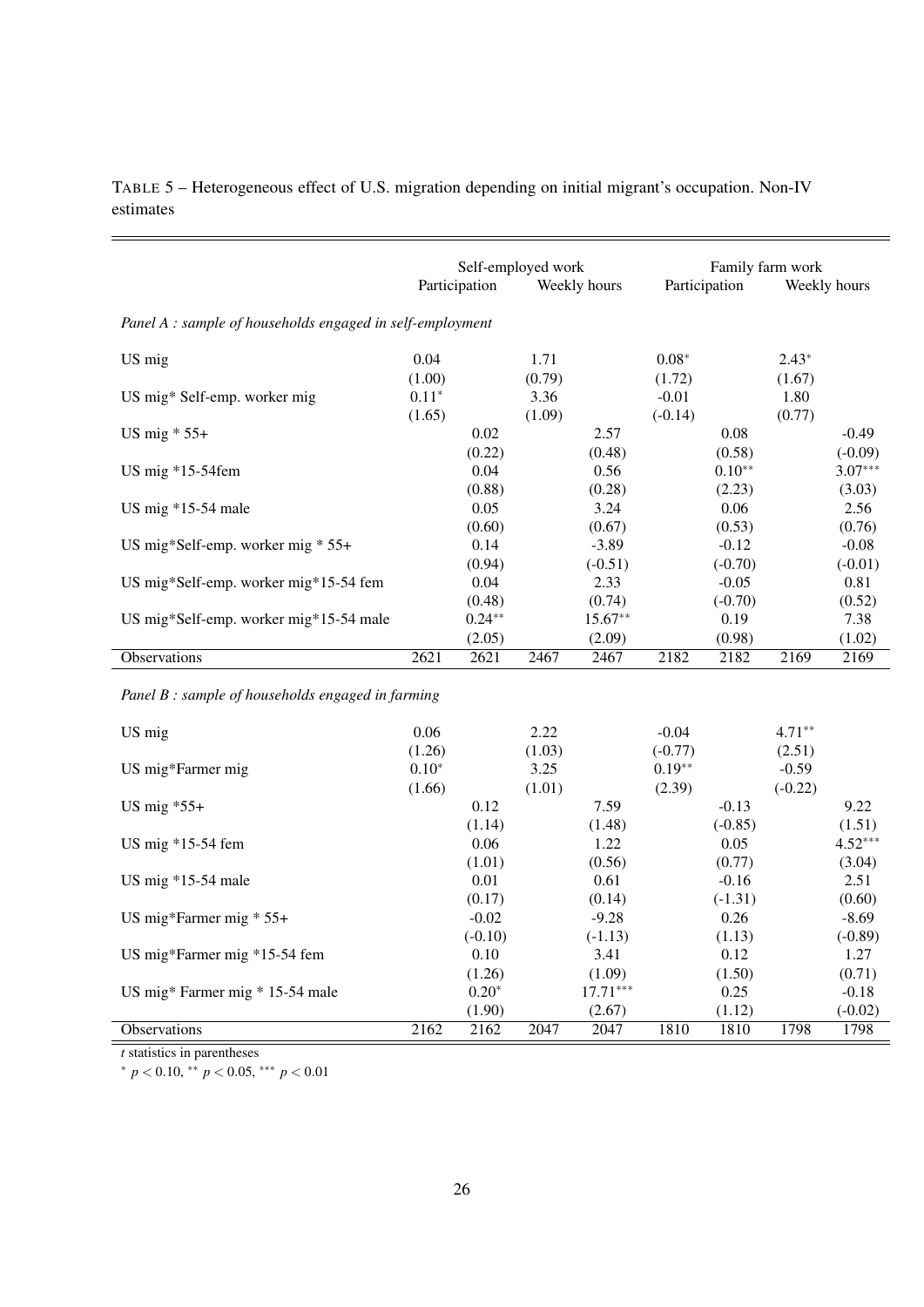|                        | Non-agricultural<br>wage work                                               | Agricultural<br>wage work | Self-employment | Family farm<br>work |
|------------------------|-----------------------------------------------------------------------------|---------------------------|-----------------|---------------------|
|                        | Panel A1 : Total non-migrant's labor in local activities                    |                           |                 |                     |
| Number of worker       |                                                                             |                           |                 |                     |
| U.S. migration         | $-0.14***$                                                                  | $-0.02$                   | $0.13**$        | 0.00                |
|                        | $(-2.30)$                                                                   | $(-0.43)$                 | (2.12)          | (0.00)              |
| Number of weekly hours |                                                                             |                           |                 |                     |
| U.S. migration         | $-6.19**$                                                                   | 0.05                      | 3.99            | $3.90*$             |
|                        | $(-2.14)$                                                                   | (0.02)                    | (1.37)          | (1.81)              |
|                        | Panel A2 : Total family labor (migrant $+$ non-migrant) in local activities |                           |                 |                     |
| Number of worker       |                                                                             |                           |                 |                     |
| U.S. migration         | $-0.49***$                                                                  | $-0.17***$                | $-0.09$         | $-0.28***$          |
|                        | $(-7.32)$                                                                   | $(-3.17)$                 | $(-1.37)$       | $(-2.89)$           |
| Number of weekly hours |                                                                             |                           |                 |                     |
| U.S. migration         | $-21.09***$                                                                 | $-5.78**$                 | $-6.50**$       | $-2.61$             |
|                        | $(-6.41)$                                                                   | $(-2.34)$                 | $(-2.12)$       | $(-1.04)$           |
| Observations           | 2070                                                                        | 2070                      | 2070            | 1289                |

## TABLE 6 – Effect of U.S. migration on household outcomes - Non-IV estimates

## *Panel A :Labor supply*

## *Panel B :Total labor income (migrant + non-migrant) in local activities*

|                     | Monthly wage earnings | Monthly profits | Monthly labor income | Yearly labor income |
|---------------------|-----------------------|-----------------|----------------------|---------------------|
| U.S. migration      | $-1770.80***$         | $-152.99$       | $-1845.14***$        | $-16488.53***$      |
|                     | $(-7.53)$             | $(-0.99)$       | $(-6.75)$            | $(-6.41)$           |
| <b>Observations</b> | 2026                  | 2046            | 2016                 | 2025                |

## *Panel C :Household unearned income and consumption per month*

|                            | Unearned income | Food consumption<br>per capita | Non-Food consumption<br>per capita | <b>Total Consumption</b><br>per capita |
|----------------------------|-----------------|--------------------------------|------------------------------------|----------------------------------------|
| U.S. migration             | $1925.57***$    | 123.95***                      | $51.46***$                         | 233.74***                              |
|                            | (6.06)          | (4.19)                         | (3.00)                             | (5.32)                                 |
| <i><b>Observations</b></i> | 1929            | 1940                           | 1972                               | 1961                                   |

*t* statistics in parentheses

<sup>∗</sup> *p* < 0.10, ∗∗ *p* < 0.05, ∗∗∗ *p* < 0.01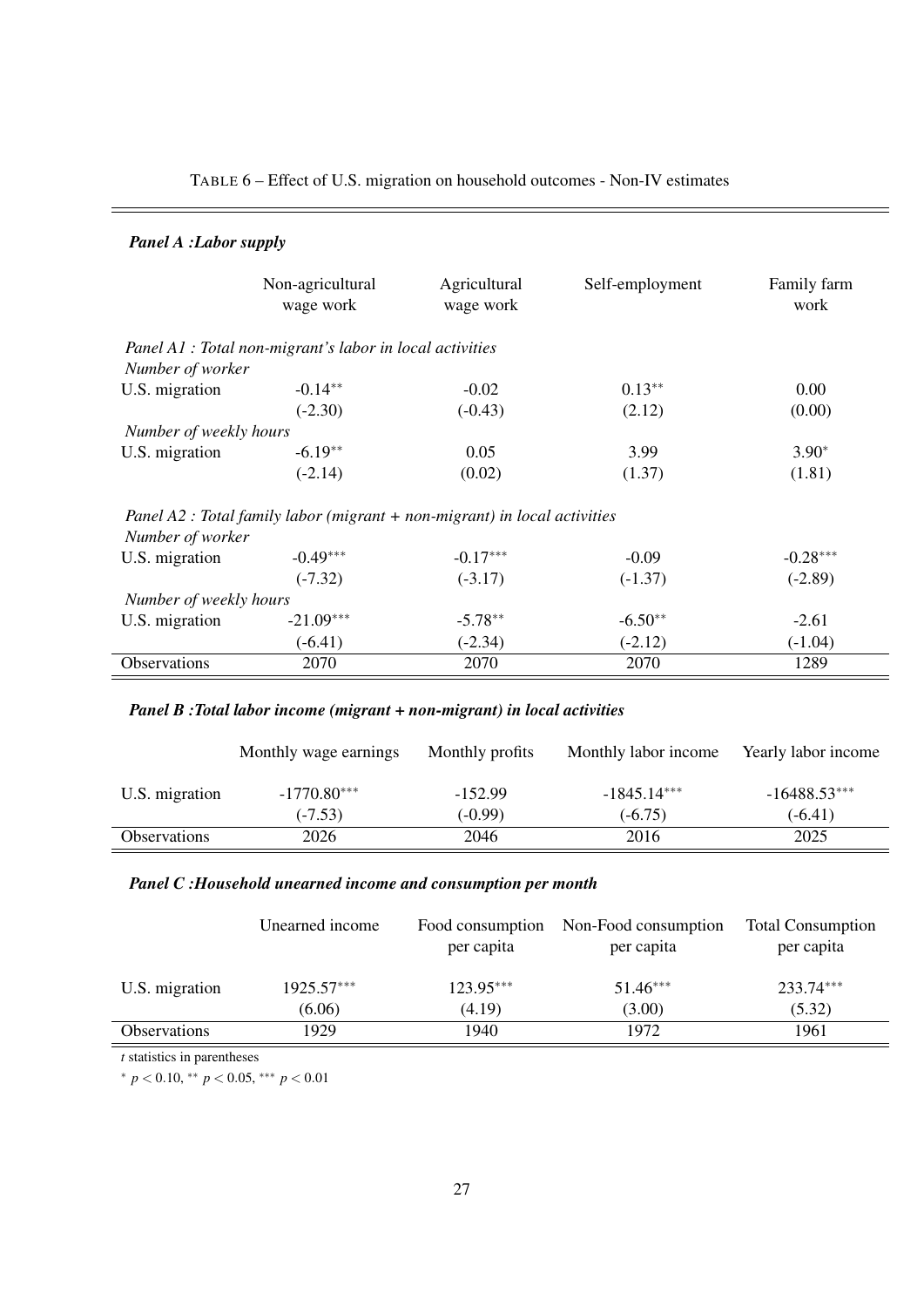| TABLE 7 – Effect of U.S. migration on household outcomes - IV estimates s |  |  |  |  |
|---------------------------------------------------------------------------|--|--|--|--|
|---------------------------------------------------------------------------|--|--|--|--|

## *Panel A :Labor supply*

|                        | Non-agricultural<br>wage work                                               | Agricultural<br>wage work | Self-employment | Family farm<br>work |
|------------------------|-----------------------------------------------------------------------------|---------------------------|-----------------|---------------------|
|                        | Panel A1 : Total non-migrant's labor in local activities                    |                           |                 |                     |
| Number of worker       |                                                                             |                           |                 |                     |
| U.S. migration         | $-0.34$                                                                     | 0.26                      | 0.42            | 0.66                |
|                        | $(-1.35)$                                                                   | (1.19)                    | (1.55)          | (1.63)              |
| Number of weekly hours |                                                                             |                           |                 |                     |
| U.S. migration         | $-13.71$                                                                    | 10.72                     | 5.73            | 6.86                |
|                        | $(-1.12)$                                                                   | (1.10)                    | (0.46)          | (0.68)              |
| Number of worker       | Panel A2 : Total family labor (migrant $+$ non-migrant) in local activities |                           |                 |                     |
| U.S. migration         | $-0.56**$                                                                   | 0.01                      | 0.18            | 0.40                |
|                        | $(-1.98)$                                                                   | (0.05)                    | (0.62)          | (0.85)              |
| Number of weekly hours |                                                                             |                           |                 |                     |
| U.S. migration         | $-20.00$                                                                    | 3.29                      | $-6.33$         | $-0.81$             |
|                        | $(-1.43)$                                                                   | (0.31)                    | $(-0.48)$       | $(-0.07)$           |
| Observations           | 2070                                                                        | 2070                      | 2070            | 1289                |

## *Panel B :Total labor income (migrant + non-migrant) in local activities*

|                     | Monthly wage earnings | Monthly profits | Monthly labor income | Yearly labor income |
|---------------------|-----------------------|-----------------|----------------------|---------------------|
| U.S. migration      | $-4367.23***$         | 602.63          | $-4619.08***$        | $-39893.63***$      |
|                     | $(-4.03)$             | (0.90)          | $(-3.76)$            | $(-3.53)$           |
| <b>Observations</b> | 2026                  | 2046            | 2016                 | 2025                |

## *Panel C :Household unearned income and consumption per month*

|                     | Unearned income | Food consumption<br>per capita | Non-Food consumption<br>per capita | <b>Total Consumption</b><br>per capita |
|---------------------|-----------------|--------------------------------|------------------------------------|----------------------------------------|
| U.S. migration      | 3942.23***      | 14.30                          | $127.31*$                          | 174.78                                 |
|                     | (2.83)          | (0.11)                         | (1.67)                             | (0.91)                                 |
| <b>Observations</b> | 1929            | 1940.                          | 1972                               | 1961                                   |

*t* statistics in parentheses

<sup>∗</sup> *p* < 0.10, ∗∗ *p* < 0.05, ∗∗∗ *p* < 0.01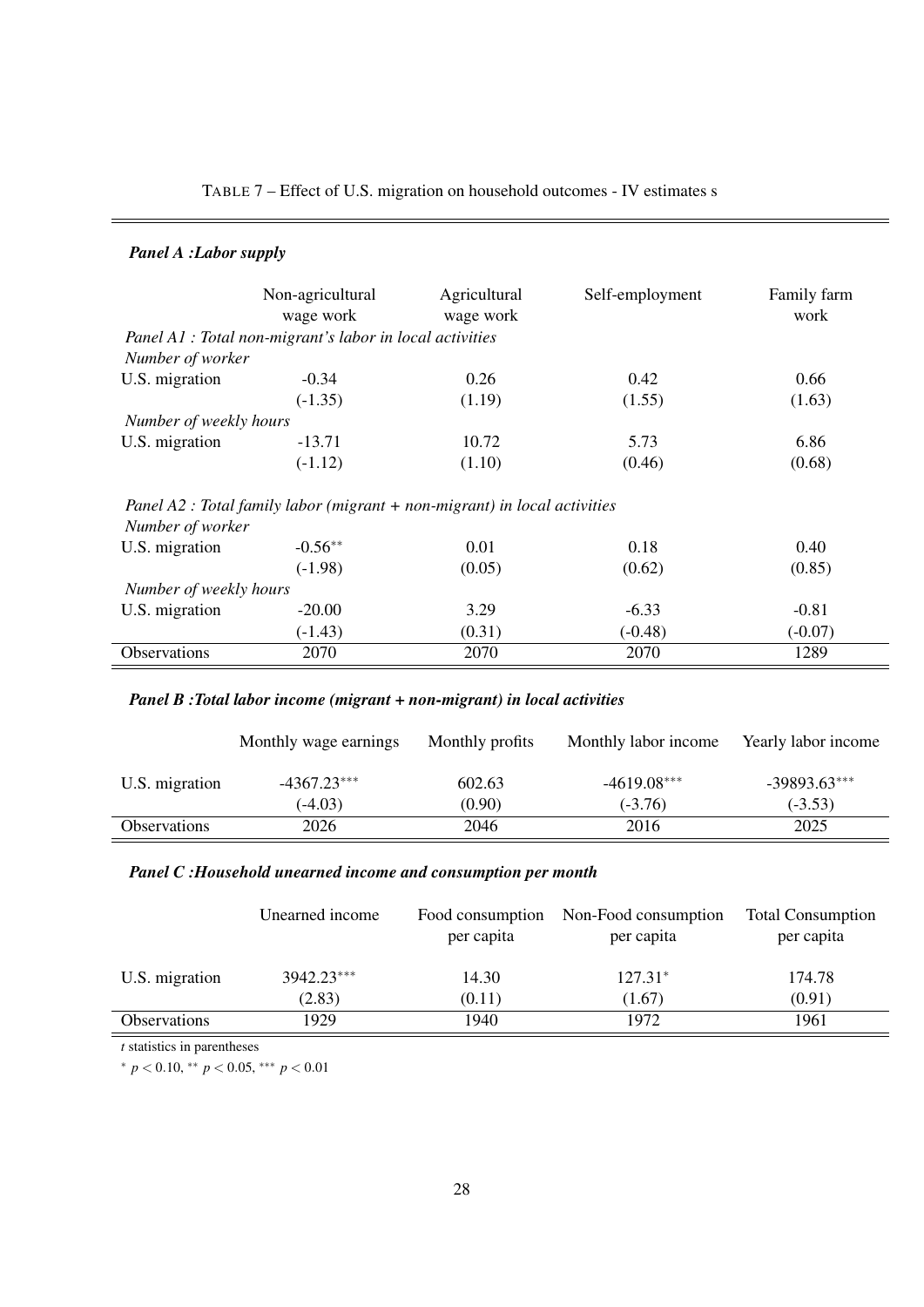| U.S. migrants'<br>initial local earnings $W_1$<br>initial net contribution $W_1 - c_1$ | average<br>1348.45<br>709.19 | standard error<br>(116.81)<br>(124.38) |                             |
|----------------------------------------------------------------------------------------|------------------------------|----------------------------------------|-----------------------------|
| Regression estimates                                                                   | Family Unearned              | intra-household                        | Upper bound                 |
|                                                                                        | income $a$                   | transfer $b$                           | intra transfer <sup>c</sup> |
| Non-IV estimates                                                                       |                              |                                        |                             |
| U.S. migration                                                                         | 2795.96***                   | 2392.33***                             | 1786.25***                  |
|                                                                                        | (4.64)                       | (3.91)                                 | (2.88)                      |
| IV estimates                                                                           |                              |                                        |                             |
| U.S. migration                                                                         | 7309.02**                    | 7837.96**                              | 6651.48**                   |
|                                                                                        | (2.34)                       | (2.56)                                 | (2.25)                      |
| <b>Observations</b>                                                                    | 1094                         | 1095                                   | 1104                        |
|                                                                                        |                              |                                        |                             |
|                                                                                        | Non-migrants'                | Non-migrants'                          | Non-migrants'               |
|                                                                                        | consumption $d$              | total earnings $e$                     | working hours               |
| Non-IV estimates                                                                       |                              |                                        |                             |
| U.S. migration                                                                         | 642.96***                    | $-1802.61***$                          | $-9.45**$                   |
|                                                                                        | (3.02)                       | $(-3.11)$                              | $(-1.97)$                   |
| <i>IV</i> estimates                                                                    |                              |                                        |                             |
| U.S. migration                                                                         | 635.83                       | $-6858.66**$                           | $-9.33$                     |
|                                                                                        | (0.62)                       | $(-2.45)$                              | $(-0.42)$                   |
| Observations                                                                           | 1075                         | 1098                                   | 1092                        |

## TABLE 8 – Evidence of income effect of U.S. migration

*Sample of households no engaged in self-employment at baseline (deriving income from wages only)*

*t* statistics in parentheses <sup>∗</sup> *p* < 0.10, ∗∗ *p* < 0.05, ∗∗∗ *p* < 0.01

*a* : *c*2(2005)−*W*2(2005)−(*c*1(2002) +*c*2(2002)−*W*1(2002)−*W*2(2002))

 $b$ : *c*<sub>2</sub>(2005) − *W*<sub>2</sub>(2005) − (*c*<sub>2</sub>(2002) − *W*<sub>2</sub>(2002)) with *c*<sub>2</sub>(2002) =  $\frac{n_2}{n_1 + n_2}$  \* *C*(2002)

*c* : *c*2(2005)−*W*2(2005)−(*c*1(2002) +*c*2(2002)−*W*2(2002))

*d* : *c*<sub>2</sub>(2005) − *c*<sub>2</sub>(2002) with *c*<sub>2</sub>(2002) =  $\frac{n_2}{n_1+n_2}$  \* *C*(2002)

*e* : *W*2(2005)−*W*2(2002)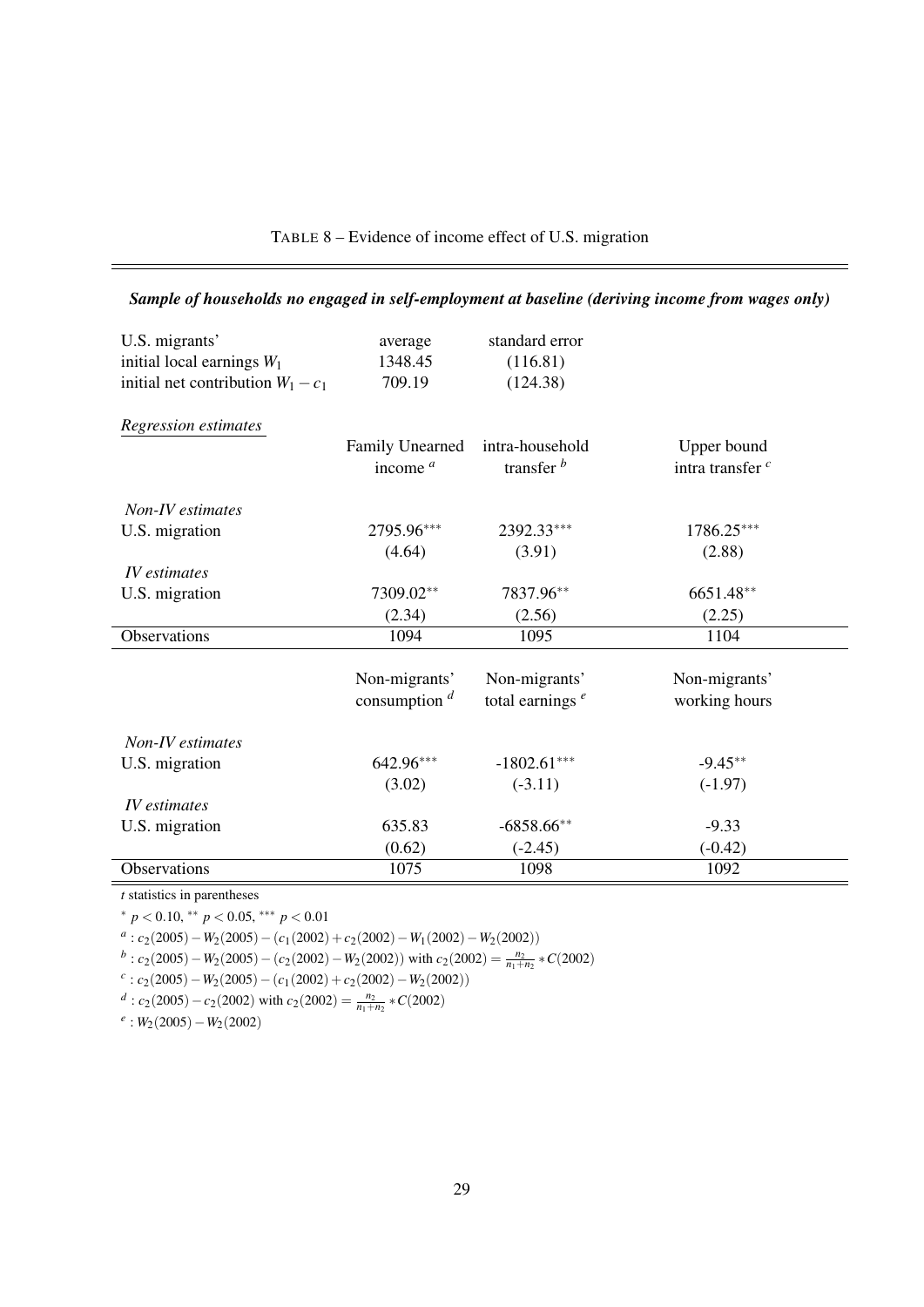# Appendix

|           |           |               |          |                 |           |            | calderon_depression |
|-----------|-----------|---------------|----------|-----------------|-----------|------------|---------------------|
| $-0.20*$  |           | $0.19**$      |          | $1.83*$         |           | $6.44**$   |                     |
| $(-1.85)$ |           | (2.05)        |          | (1.82)          |           | (2.15)     |                     |
|           | $-0.23$   |               | 0.40     |                 | 1.32      |            | $13.50**$           |
|           | $(-1.00)$ |               | (1.56)   |                 | (0.76)    |            | (2.15)              |
|           | $-0.39$   |               | 0.16     |                 | $-0.40$   |            | 8.05                |
|           | $(-1.41)$ |               | (0.54)   |                 | $(-0.19)$ |            | (1.59)              |
|           | 0.10      |               | $0.29**$ |                 | $2.31*$   |            | 0.56                |
|           | (0.82)    |               | (2.13)   |                 | (1.86)    |            | (0.14)              |
|           | $-0.13$   |               | 0.16     |                 | 2.04      |            | 5.39                |
|           | $(-0.57)$ |               | (0.88)   |                 | (1.03)    |            | (0.83)              |
|           | $-0.28**$ |               | 0.11     |                 | $2.29*$   |            | $9.57**$            |
|           | $(-2.31)$ |               | (1.17)   |                 | (1.73)    |            | (2.23)              |
|           | $-0.63*$  |               | 0.01     |                 | 1.59      |            | 4.64                |
|           | $(-1.90)$ |               | (0.04)   |                 | (0.58)    |            | (0.56)              |
| 4285      | 4285      | 4609          | 4609     | 4614            | 4614      | 3405       | 3405                |
|           |           | Bad nutrition |          | Bad self health |           | Nb symptom |                     |

TABLE 9 – Effect of U.S. migration on health - IV estimates (Municipal migration rate as instrument)

*t* statistics in parentheses

Ė

<sup>∗</sup> *p* < 0.10, ∗∗ *p* < 0.05, ∗∗∗ *p* < 0.01

|                                  |                   | Non-IV estimates     |                     |                   | IV estimates         |                     |      |
|----------------------------------|-------------------|----------------------|---------------------|-------------------|----------------------|---------------------|------|
|                                  | U.S.<br>migration | Mexican<br>migration | Non-mig.<br>absence | U.S.<br>migration | Mexican<br>migration | Non-mig.<br>absence | Obs  |
| Panel A : Annual household sales |                   |                      |                     |                   |                      |                     |      |
| <i>Participation in:</i>         |                   |                      |                     |                   |                      |                     |      |
| Crops grown on land              | $0.05*$           | $-0.02$              | $-0.04$             | $-0.04$           | $-0.02$              | $-0.06$             | 2027 |
|                                  | (0.03)            | (0.04)               | (0.03)              | (0.16)            | (0.05)               | (0.05)              |      |
| Livestock byproducts             | 0.02              | 0.01                 | $-0.01$             | $-0.25$           | $-0.04$              | $-0.06$             | 2043 |
|                                  | (0.02)            | (0.03)               | (0.03)              | (0.17)            | (0.05)               | (0.05)              |      |
| Various handicrafts              | 0.03              | $-0.01$              | 0.03                | 0.13              | 0.01                 | 0.05                | 2041 |
|                                  | (0.02)            | (0.03)               | (0.02)              | (0.15)            | (0.03)               | (0.04)              |      |
| Micro business sales             | 0.02              | $-0.07**$            | $0.05*$             | $-0.19$           | $-0.10***$           | $-0.00$             | 2044 |
|                                  | (0.02)            | (0.03)               | (0.03)              | (0.13)            | (0.04)               | (0.04)              |      |

## TABLE 10 – Household production

*Continued on next page...*